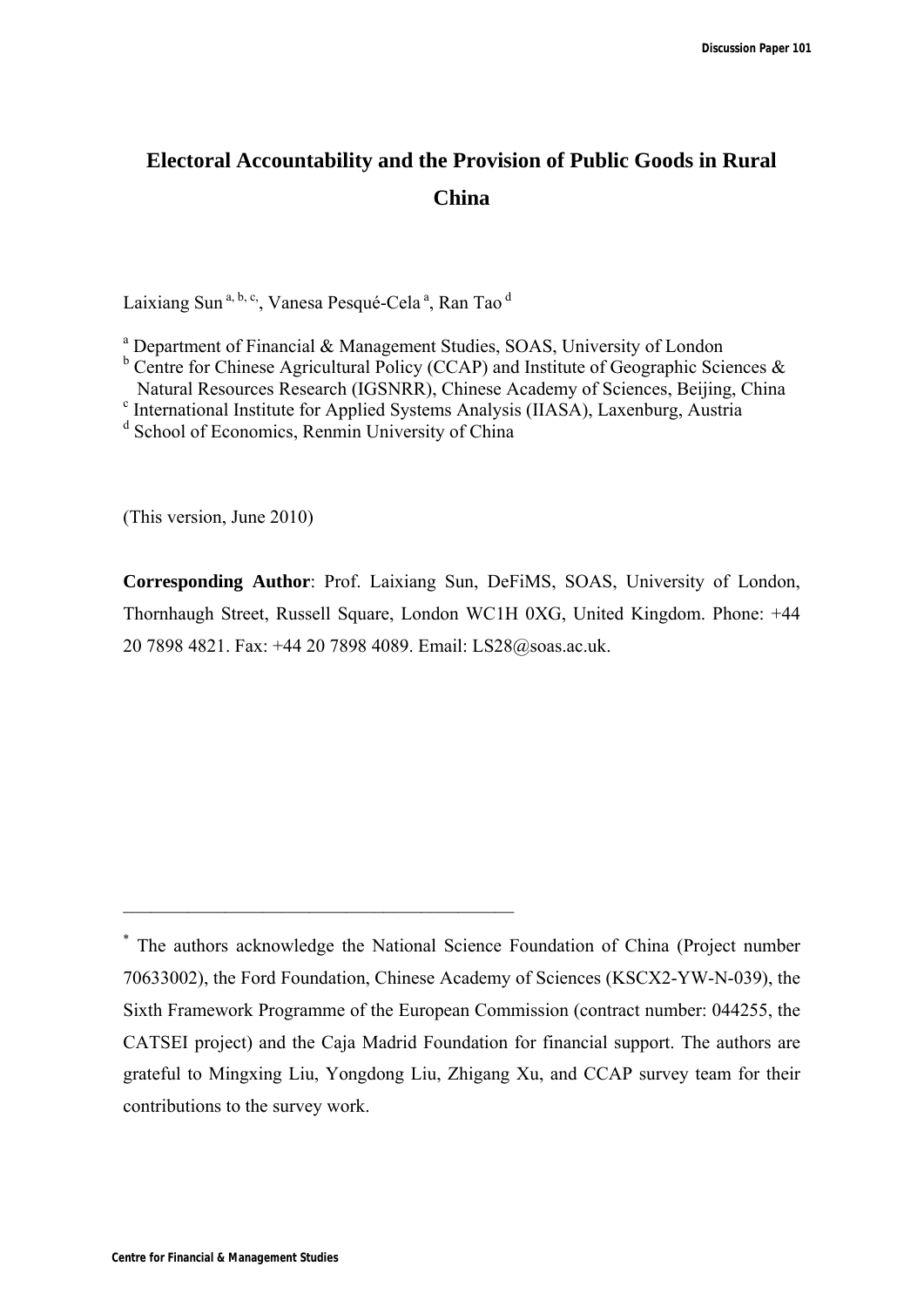# **Electoral Accountability and the Provision of Public Goods in Rural China**

#### **Abstract**

This article examines the impact of electoral accountability on the level of public goods provision in Chinese villages. By conducting a nationwide village-level survey and estimating two simultaneous equations, we find that in villages where Villagers' Committee elections are implemented more in line with the rules and procedures stipulated in the 1998 Organic Law of Villagers' Committees, where the elected villagers' committee and/or its chair is conferred with more authority to manage and allocate village public funds, and where there is a democratic election of the party branch secretary, the levels of village government investment in public goods provision are higher. Our findings also pinpoint the tension in reconciling the empowered participatory local governance with Party-state control.

*JEL* Classification Codes: D02, D71, H41, P35.

Key Words: Village elections; structure of power; public goods provision; rural China.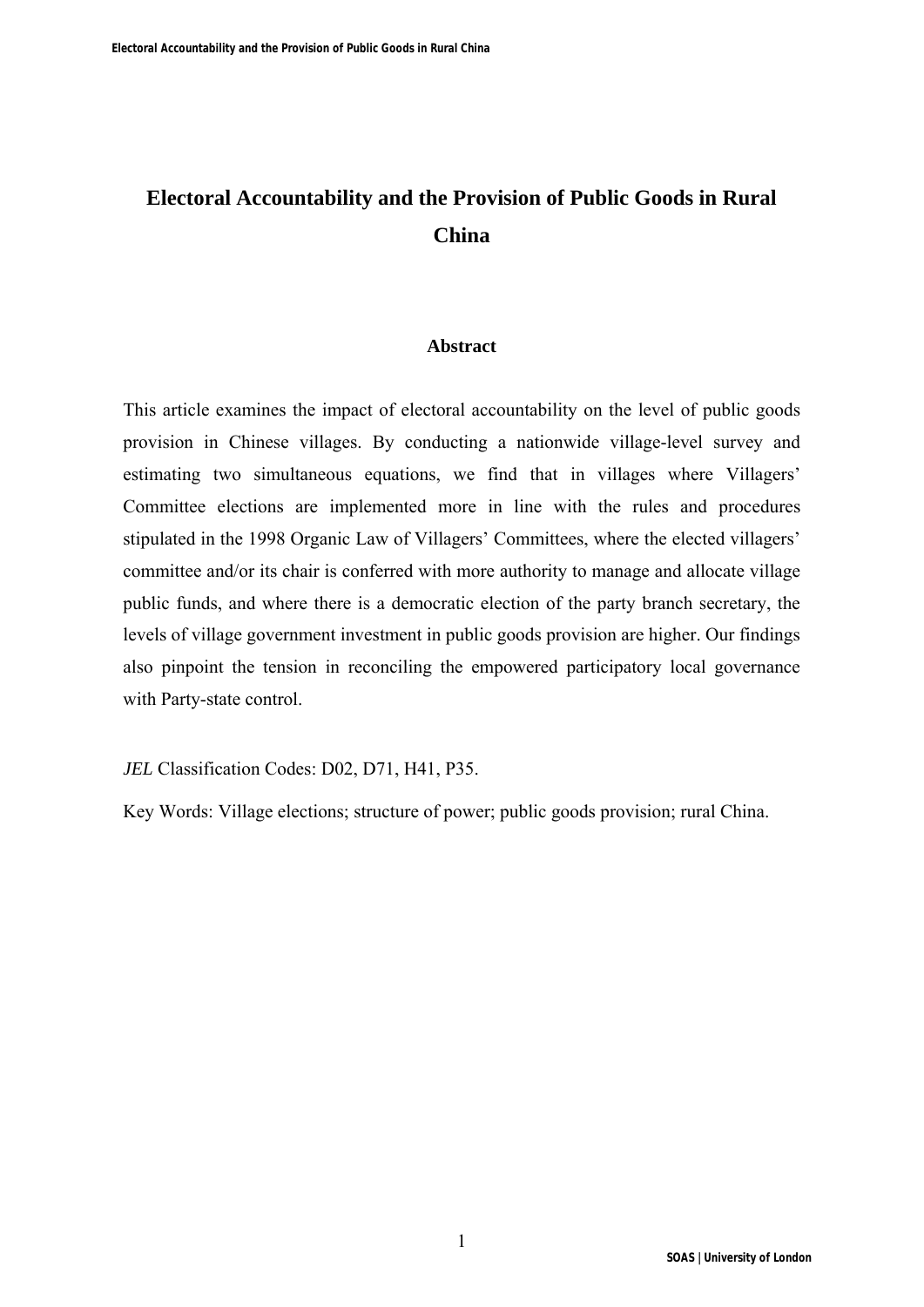**Discussion Paper 101**

### **1. Introduction**

International experience indicates that public services often fail to work for those with fewer private resources. *World Development Report 2004*, entitled *Making Services Work for Poor People*, adopts an analytical framework of actors and accountability and identifies the key interactive relationships of power and accountability between four groups of actors – citizens/clients, politicians/policymakers, organizational providers, and frontline professionals. In the ideal situation, citizens participate in political processes that define collective objectives and direct public/political actions in accomplishing those objectives; policymakers can effectively convey their policy decisions to service delivery organizations and monitor their performance; organizations effectively manage frontline providers; and clients are sufficiently motivated and feel able to provide feedbacks on the performance of service delivery (World Bank, 2004).

 With its authoritarian political system, China should score badly against the above expectations. However, it is widely acknowledged that rural China has among the best social indicators in comparison with its peers in the developing world. Two factors have been attributed to China's relative success. First, the strong socialist state can launch and sustain vertical programmes of logistical delivery of those services that are less discretionary and less quality-sensitive. Second, China's villages, despite not being a formal level of the Party-state apparatus, are responsible for financing and providing a substantial share of public goods within their boundaries, where the vast majority of the rural population lives. This feature of China's villages is not present in many other developing countries today, where the national and sub-national governments are the major driving forces (Zhang et al., 2006).

 The role of public goods provision and the election of local officials at the village level make it possible to examine the interactive relationship of power and accountability between villagers/voters/clients, village officials and the Party-state apparatus. A number of publications have emerged with this attempt and two lines can be distinguished. One strand of the work indicates that the introduction of direct elections for villagers' committees (VCs), since the late 1980s and especially after the late 1990s, has exerted a largely positive impact on village government investment in public goods. Electoral institutions seem to provide elected VC members with strong political incentives to be responsive to their constituencies' demands and this mechanism appears to increase the transparency and efficiency with which village public funds are managed and allocated.

2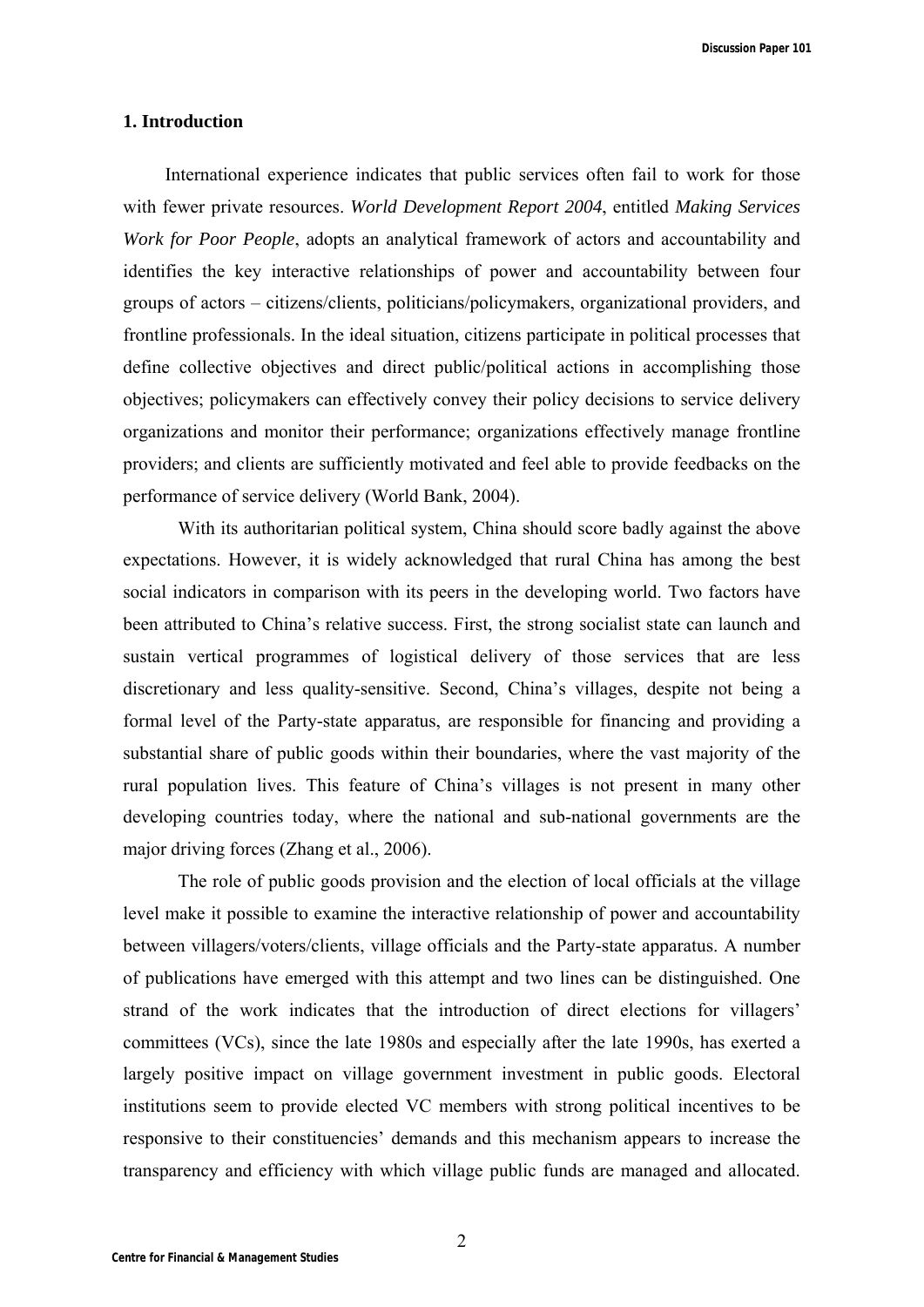This strand suggests that, despite the authoritarian nature of the macro-political environment, there can be accountability *through* democracy in Chinese villages (Zhang et al., 2004; Luo et al., 2007; Wang and Yao, 2007). The other strand points out that it is the (re-)emergence of "encompassing" and "embedding" solidary groups with shared moral obligations and ethical standards – such as local temples and village-wide lineages – in the post-Mao period that has enhanced village officials' responsiveness to their fellow villagers in the delivery of public goods (Tsai, 2007a, 2007b). Thus, the positive relationship suggested in the first strand above might be driven by such informal institutions of accountability and could be a reflection of "accountability *without* democracy".

Such discrepancy suggests that focusing on "access to power" alone may oversimplify the local configuration in the "exercise of power" and turn village governance into much less than it is (O'Brien and Han, 2009). In fact, the majority of existing works do not examine the quality of electoral processes and, most importantly, do not analyze the post-election distribution of power between the VC, whose members are more or less directly elected by villagers, and the village Party branch, whose officials have traditionally been appointed by the Party committee at the township level.

In this paper, we examine the relationship between VC elections and village government investment in public goods by taking into account both the procedural quality of VC elections and the post-election actual ability of the VC in exercising the power to allocate village public funds. We pay attention to the impact of the "target responsibility system" imposed to village leaders by the township government on the quality of electoral procedures and the political power structure at the village level. We also examine the impact of village Party branch elections, although they are bound to be restrictive, on village's public goods provision and control for an array of social forces. We specify and estimate two simultaneous equations based on a unique dataset from a national survey conducted in 2005, which covers 115 villages, 58 townships and 30 counties across 6 provinces in China.

Our econometric estimations indicate that in villages where VC elections are implemented in accordance with the rules and procedures stipulated in the 1998 Organic Law of Villagers' Committees *and* where the elected VC and/or its chair, rather than the village Party branch and/or its appointed secretary, is conferred with the authority to manage and allocate village public funds, there are higher levels of village investment in and maintenance expenditures on local public goods. Moreover, other things being equal,

3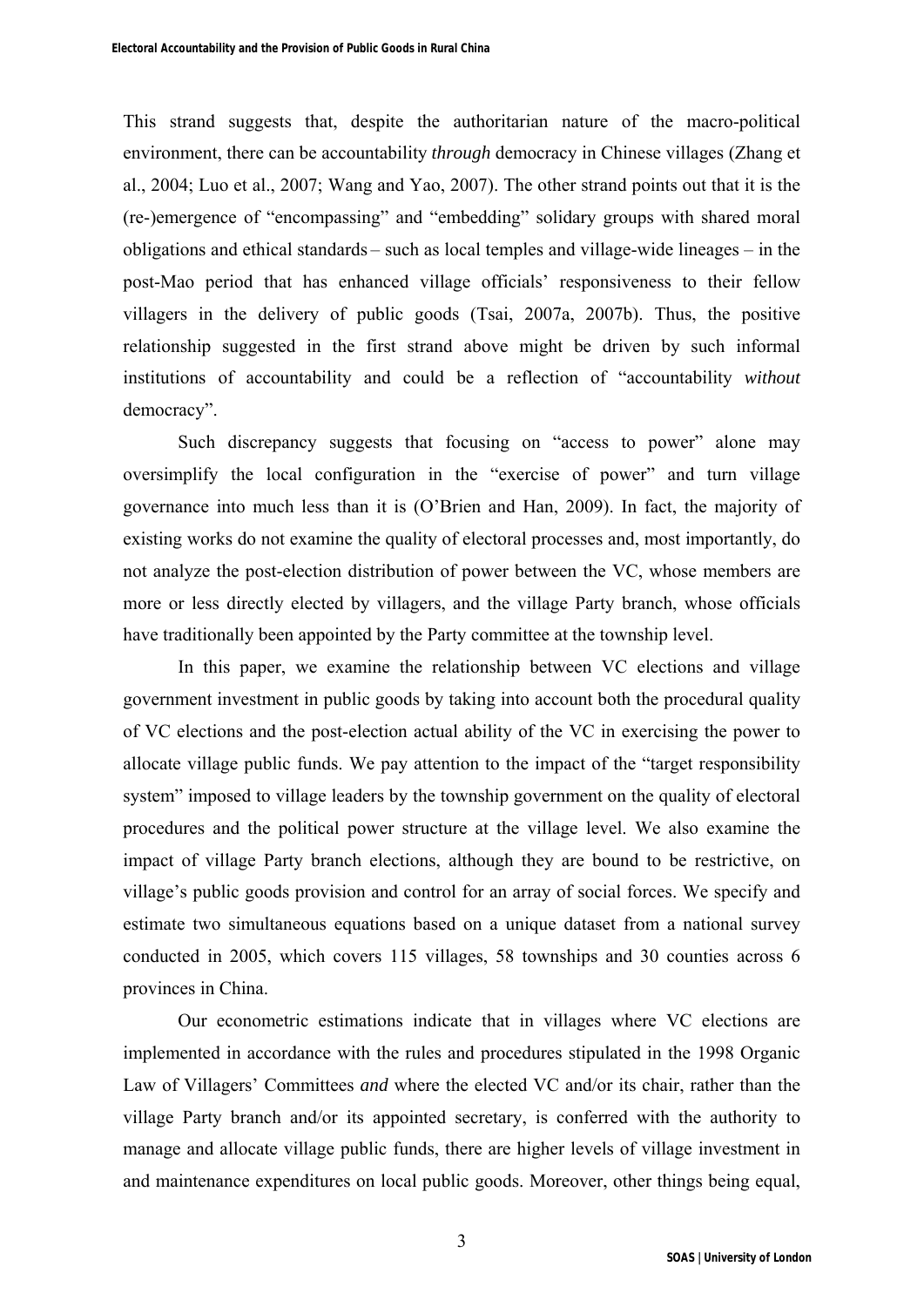**Discussion Paper 101**

the election of village Party secretary by Party members in a way which is free from direct interference by township Party authorities contributes to enhancing the village provision of public goods. While the target responsibility system does not show a positive or negative influence on public goods provision, it does exert a negative impact on the quality of village democracy. In terms of social forces, while more concentrated lineage structure enhances public goods provision, tension between different clans play the opposite role. These results are robust to major control variables which represent economic, geographic, and other social features of individual villages.

This research aims to enrich the literature on electoral accountability and local government performance in three ways. First, as has been noted, local elections have been either overlooked as an explanatory factor for the performance of local governments in developing countries, or treated as a simple dummy variable denoting whether they have been held or not (Zhang et al., 2004, Luo et al., 2007; Packel, 2008). In contrast, we treat local election variables as primarily important explanatory factors and examine their quality content in terms of both the "access to power" and the "exercise of power" in the context of Chinese villages. Tsai (2007b) and Wang and Yao (2007) suggest that more democratic or enhanced access to power (i.e., higher-quality VC election procedures) alone is insufficient in leading elected VC officials to carry out higher levels of village government spending on public projects. Hence, we suggest that a more democratic access to power needs to be kept up with a more democratic exercise of power, in order to provide elected VC officials with positive incentives and real opportunities for enhancing public goods provision. Second, this research is among the first to take into account the impact of village Party branch elections. Third, we do not treat VC elections as an independent or exogenous factor but instead examine their endogenous nature, because general elections at the village level alone have not done away with several constraints to village democracy. In fact, the township government, the village Party branch, and an array of social forces constitute the local power configuration in which VCs are embedded.

Our emphasis on the interplay between electoral accountability and its constraint factors is in line with the literature on electoral institutions in authoritarian regimes and emerging democracies. For example, Mozaffar and Schedler (2002) point out that the structure and processes of electoral governance, i.e., the set of related activities that involves the making, application, and adjudication of electoral rules, play an important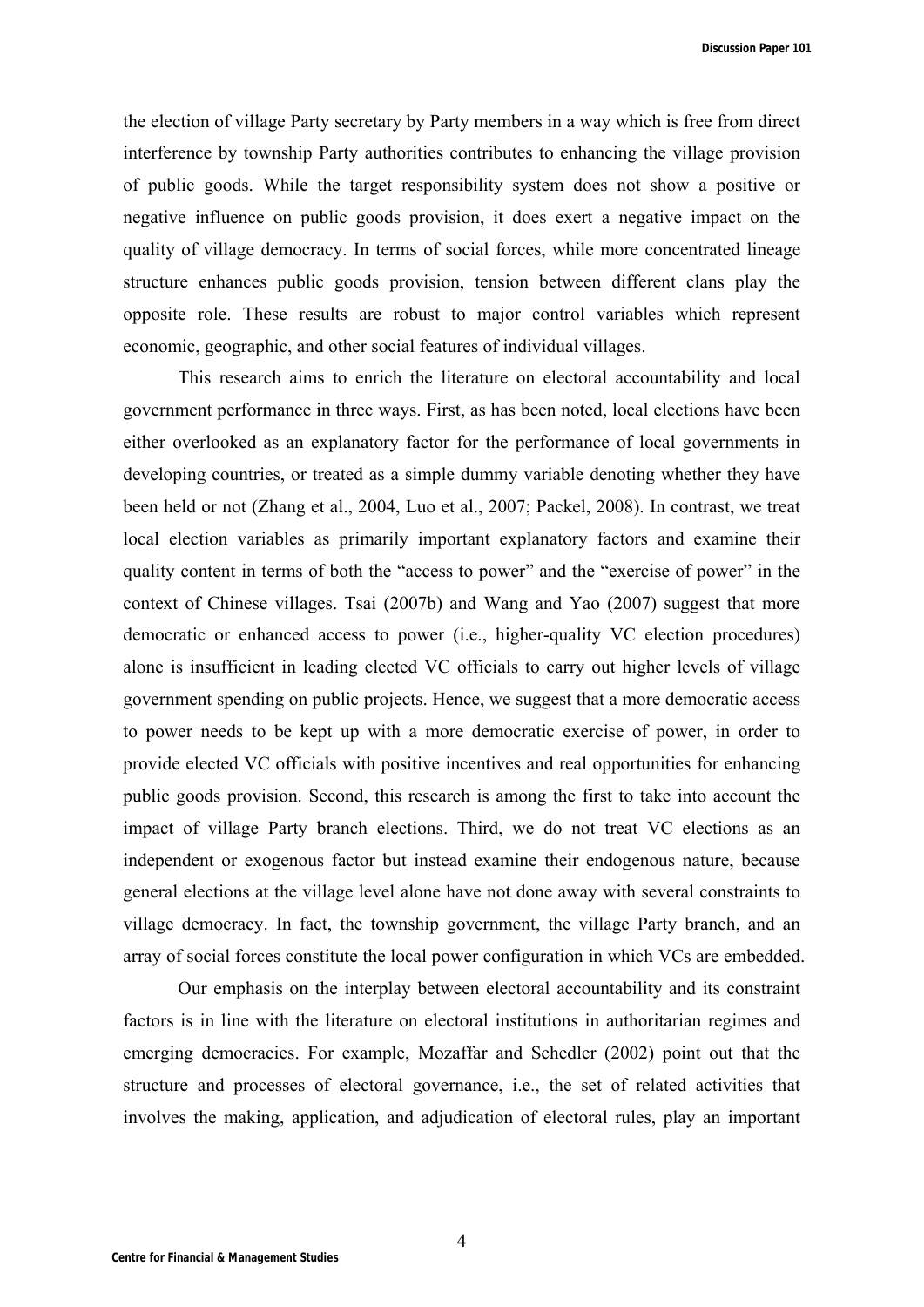role in determining the freedom and fairness of elections.<sup>1</sup> Koehler (2008) emphasizes the importance of the wider political environment in which electoral institutions are embedded, because it determines the meaningfulness of elections or the extent to which they confer real decision-making authority and power on elected leaders.

The paper proceeds as follows. Section 2 develops hypotheses regarding the impacts of electoral accountability and the target responsibility system. Section 3 reports survey design, measurements of key variables, and estimation methodology. Section 4 presents the estimation results, and section 5 concludes.

## **2. Electoral Accountability and Local Governance in Rural China: Hypotheses Development**

The earliest VCs emerged spontaneously in 1980-81, a time when the decollectivization of agriculture and the establishment of the agricultural household responsibility system were taking place. They emerged to fill the existing administrative vacuum and provide basic local public goods and services which were withering rapidly, as the commune system crumbled and resources were mainly retained by households. The 1982 Constitution of China officially sanctioned VCs as elected, mass organizations of self-government (article 111). This categorization is important in two senses. First, it keeps with the tradition of self-sufficiency of villages in the past and thus relieves the government of financial responsibilities for VCs. Second, it does not empower the VCs with the official authority of the state and provides the committees with the flexibility and room to manoeuvre that the formal organs of government do not have (Choate, 1997; O'Brien and Li, 2000; He, 2007).

The drafting of the experimental 1987 Organic Law of Villagers' Committees took five years and it took another 11 years for China to formally introduce the 1998 Organic Law of Villagers' Committees. Although this long process had been characterised by sustained debate, the central vision was unchallenged and still rules the day, which is that

 $<sup>1</sup>$  Elections are free when the legal barriers to entry into the political arena are low, when there is substantial</sup> freedom for candidates and supporters of different political parties to campaign and solicit votes, and when voters experience little or no coercion in exercising their electoral choices. Elections are fair when they are administered by a neutral authority not controlled by the ruling party, when that neutral authority is also able to take various precautions to prevent fraud in the voting and vote counting, and when there are transparent and impartial procedures for resolving election complaints and disputes (see Diamond and Myers, 2000).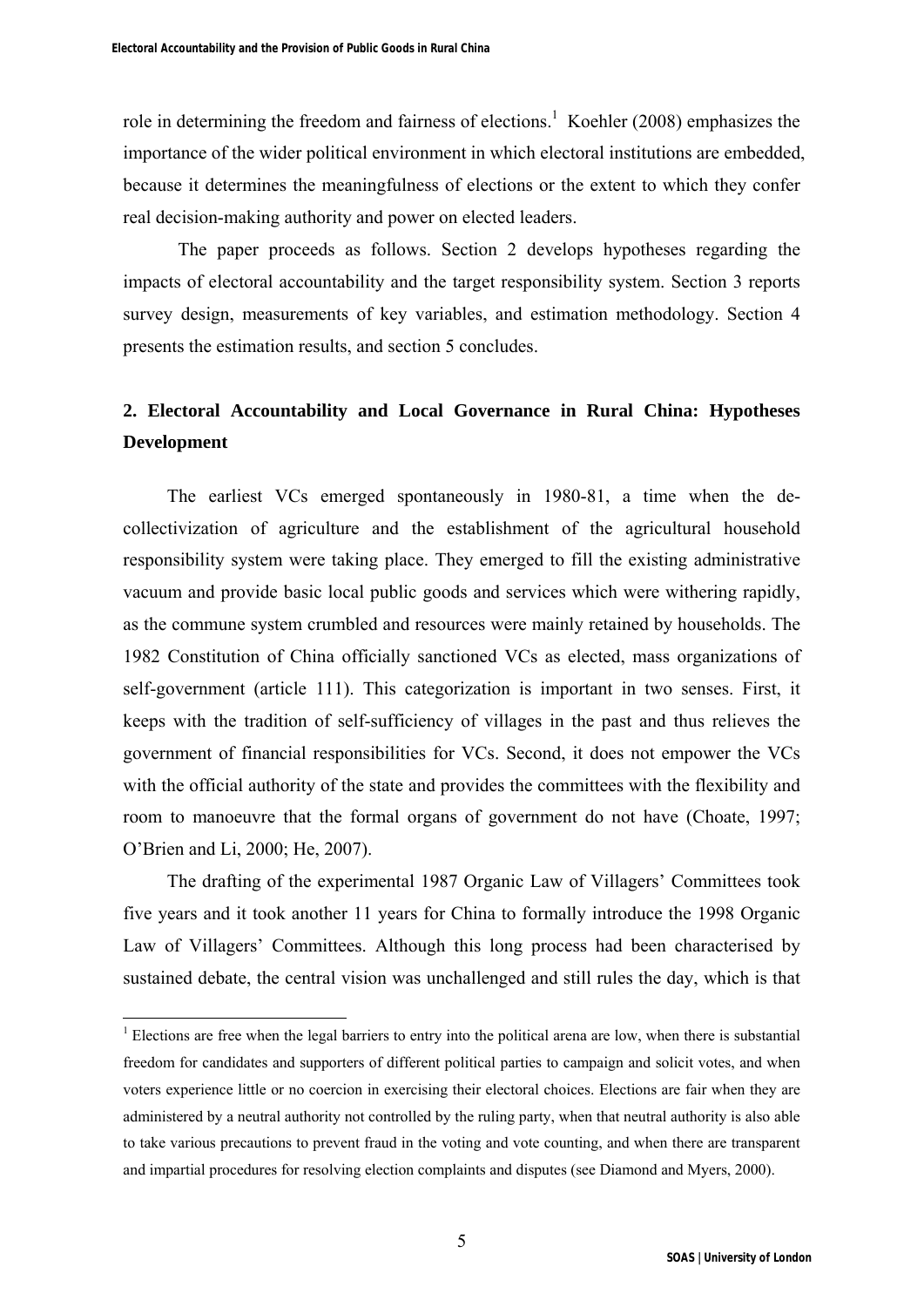**Discussion Paper 101**

VC elections are designed to increase mass support for the Party and that grassroots democracy is understood to be fully compatible with strong Party/state control. The division in the debate was between an instrumental emphasis on firm Party/state control and on curbing arbitrary and predatory behaviour by rural cadres.

Given the tension that naturally arose in implementing unpopular and contentious policies such as birth control, tax collection, grain procurement, and other policy targets, many local administrators, township officials in particular, argued that without tight control over VCs and an ability to issue direct commands, elected VC members would be inclined to take their cues from below rather than from above and would be tempted to ignore state interests and disregard township instructions. In contrast, central leaders in Beijing, including two important venerable Long Marchers, Peng Zhen and Bo Yibo, lamented how relations between rural officials and villagers had deteriorated over the years due to that some rural officials "resorted to coercion and commandism" and not a few had become corrupt and high-handed "local emperors" (*tu huangdi*). They argued that simple top-down supervision had proven insufficient to reverse such trend and if the trend was not reversed villagers would "sooner or later attack our rural cadres with their shoulder poles" (Peng, 1987). In their view, self-government and elections at the village level were an effective mechanism to rejuvenate the village leadership by cleaning out incompetent, corrupt and high-handed cadres, serving the purpose of consolidating the current Party/state control (O'Brien and Li, 2000).

The resultant compromising language in the 1998 Organic Law is sufficiently vague to satisfy both sides in the debate. Elected VCs are neither formally under township governments nor under the village Party branch. But the village Party branch, instead of the VC, constitutes the "leadership core" of the village and the VC is expected to follow general Party leadership. Moreover, the VC is subject to the "guidance, support and assistance" of the township government.<sup>2</sup> Given such ambiguity in the law with regard to the respective scope of authority and division of competencies between the VC, Party branch, and township government, a practically balanced exercise of power in individual villages is subject to local conditions and different interpretations.

 $2$  As Alpermann (2001) points out, the difference between such terms is more than semantics, given that a "leadership relationship" would have given townships the right to issue binding orders to village committees in order to carry out certain state tasks, while in a "guidance relationship" township authorities need to work through persuasion.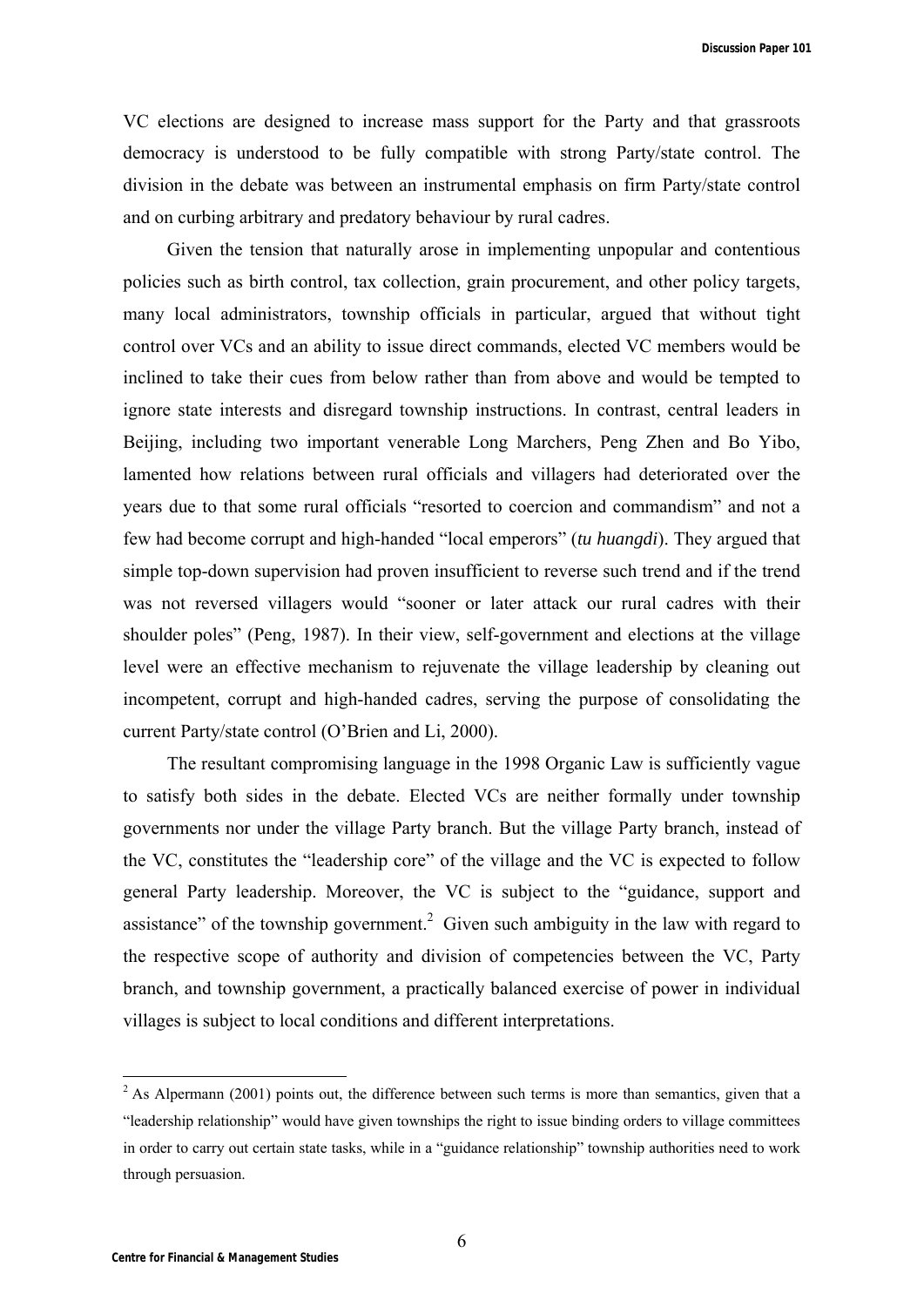## *2.1. Village Committee Election and Election Quality*

Judging by access to power alone, the 1998 Organic Law has achieved much. It entitles Chinese villagers to directly elect their VCs, comprising between three and seven members, who serve for a term of three years, with no limit on the number of terms for which they can be re-elected. VCs are legally defined as "grassroots mass organizations of self-government through which villagers manage their own affairs, educate themselves, and serve their own purposes". VCs are responsible for the performance of key public tasks in the village, namely, managing village's lands and collective property, providing public goods and services, mediating disputes among villagers, assisting in the maintenance of public order, communicating villagers' opinions to township governments, publicizing state laws and policies, as well as urging villagers to both fulfil their legal obligations and to respect public property.<sup>3</sup> In comparison to the trial law of 1987, the 1998 Organic Law represents a significant step forward in standardizing village elections and bringing election rules and procedures up to international standards. It incorporates basic principles of free and fair elections and, more specifically, it stipulates that: village election committees must be elected by villagers, all election candidates must be directly nominated by villagers, there must be more candidates than positions, voting must be done in secret, the counting of votes must be done openly and the results must be announced immediately after the scrutiny (O'Brien and Han, 2009; Tan, 2004; Tan and Xin, 2007).

The implementation of VC elections has improved in terms of both coverage and procedures. According to the Ministry of Civil Affairs, by the mid-2008, balloting had been carried out every three years in over 610,000 villages in all 31 provinces. Turnout rates have been high at an average level of 80%, indicating that over 500 million voters took part in the latest round of elections across the countryside (*People's Daily*, 4 August 2008). Surveys and direct observations by international monitors show that the conduct of elections has improved over time in terms of nomination procedures, competitiveness, and secret balloting. On the other hand, it is also noted that there are significant variations in election quality in terms of departure from the standard rules and procedures set by the 1998 Organic Law. Many procedure failings identified by Chinese and international

<sup>&</sup>lt;sup>3</sup> In addition to village committees, the Law sets up village councils or assemblies, in order to enhance village leaders' accountability and to favour villagers' political participation. Village committees would be responsible to village councils, which would comprise all adult villagers or a representative from each household.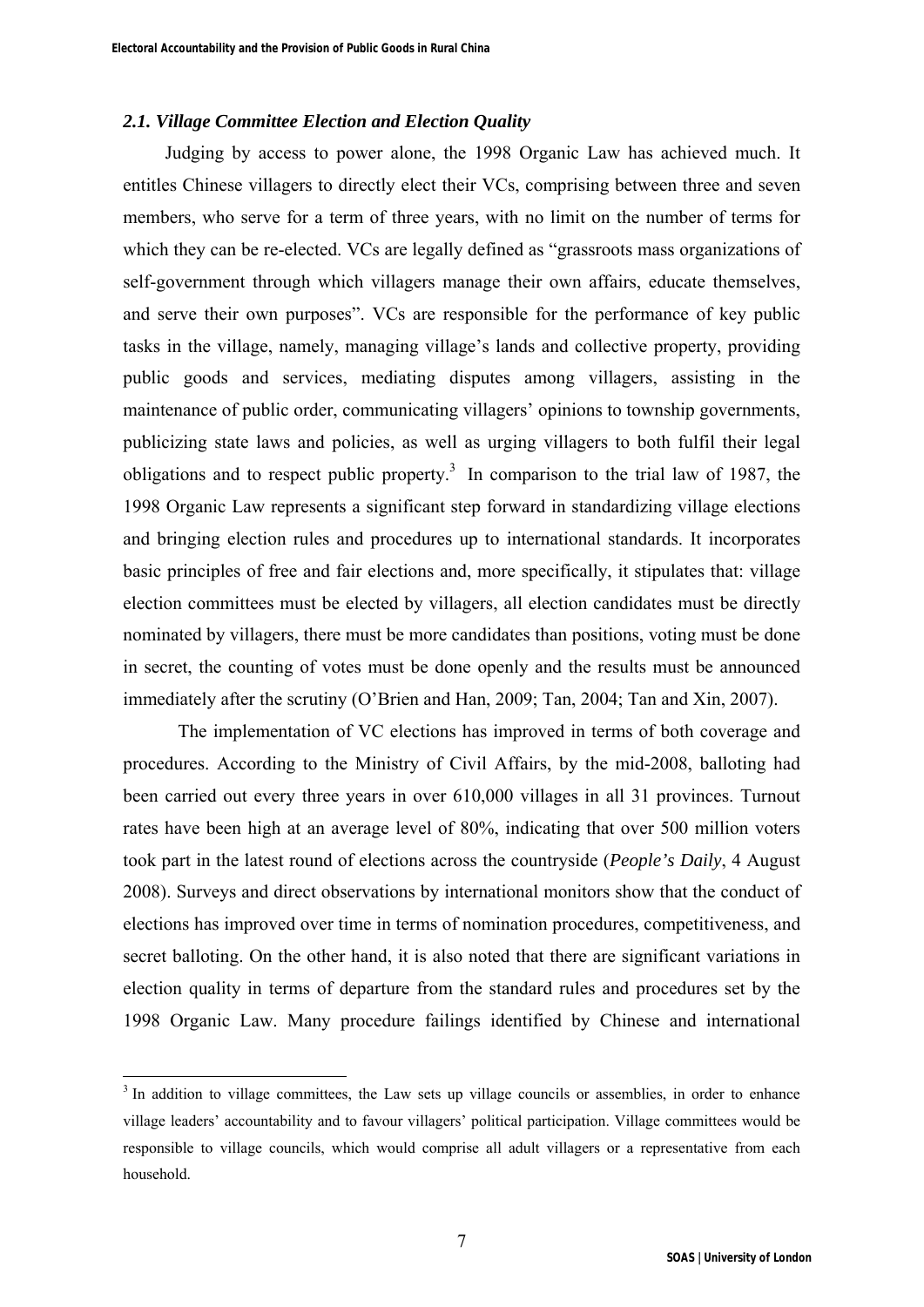observers have not been fully addressed and new problems are also emerging (He, 2007; O'Brien and Han, 2009; Tan, 2004; Tan and Xu, 2007).

Despite their limitations, it is acknowledged that VC elections represent "the" key institution in rural democratization, and are changing village governance (He, 2007). Empirical research shows that the holding of direct elections has contributed to reduce rent-seeking by local officials (Brandt and Turner 2003) and to increase village government spending on public goods and services (Zhang et al. 2004; Luo et al. 2007; Wang and Yao 2007). Higher levels of investment in public goods projects, in turn, have had a positive effect in reducing intra-village inequality, by enhancing the income capability of the poorer (Shen and Yao 2008). However, village election is typically regarded as a one-shot institutional change in this literature. With the accumulatively universal implementation of village elections, the variation of the dummy variable which denotes whether the VC election has been held or not approaches zero and, thus, loses explanatory power. To overcome this limitation and to re-assess the above positive relationship in the post-election era, it is necessary to pay attention to the significant variation in election quality across Chinese villages and to analyze whether electoral processes are conducted in accordance with the stipulated rules and procedures. In the spirit of the existing empirical literature, it can be anticipated that a higher degree of freedom, fairness and meaningfulness of village elections would lead to better VC performance in the provision of public goods.

Wang and Yao (2007) and Tsai (2007b, Chapter 7) do pay attention to election quality and test its impact on VC performance in public goods provision. Wang and Yao focus on variations in candidate nomination procedures and find that while holding the election (a dummy variable) has a significant positive impact on the share of public expenditure in the village budget, the competitiveness of the nomination process does not.<sup>4</sup> Tsai constructs an election quality index out of a battery of questions on the preelection process, voting procedures, and villagers' representative assemblies and does not find any sizable or statistically significant impact this index may exert on the provision of public goods by village governments.

<sup>&</sup>lt;sup>4</sup> In contrast, Kennedy et al. (2004) use a sample from Shaanxi Province and report that more competitive nomination by villagers leads the elected village leaders to be more accountable to villagers in decisions regarding land reallocations.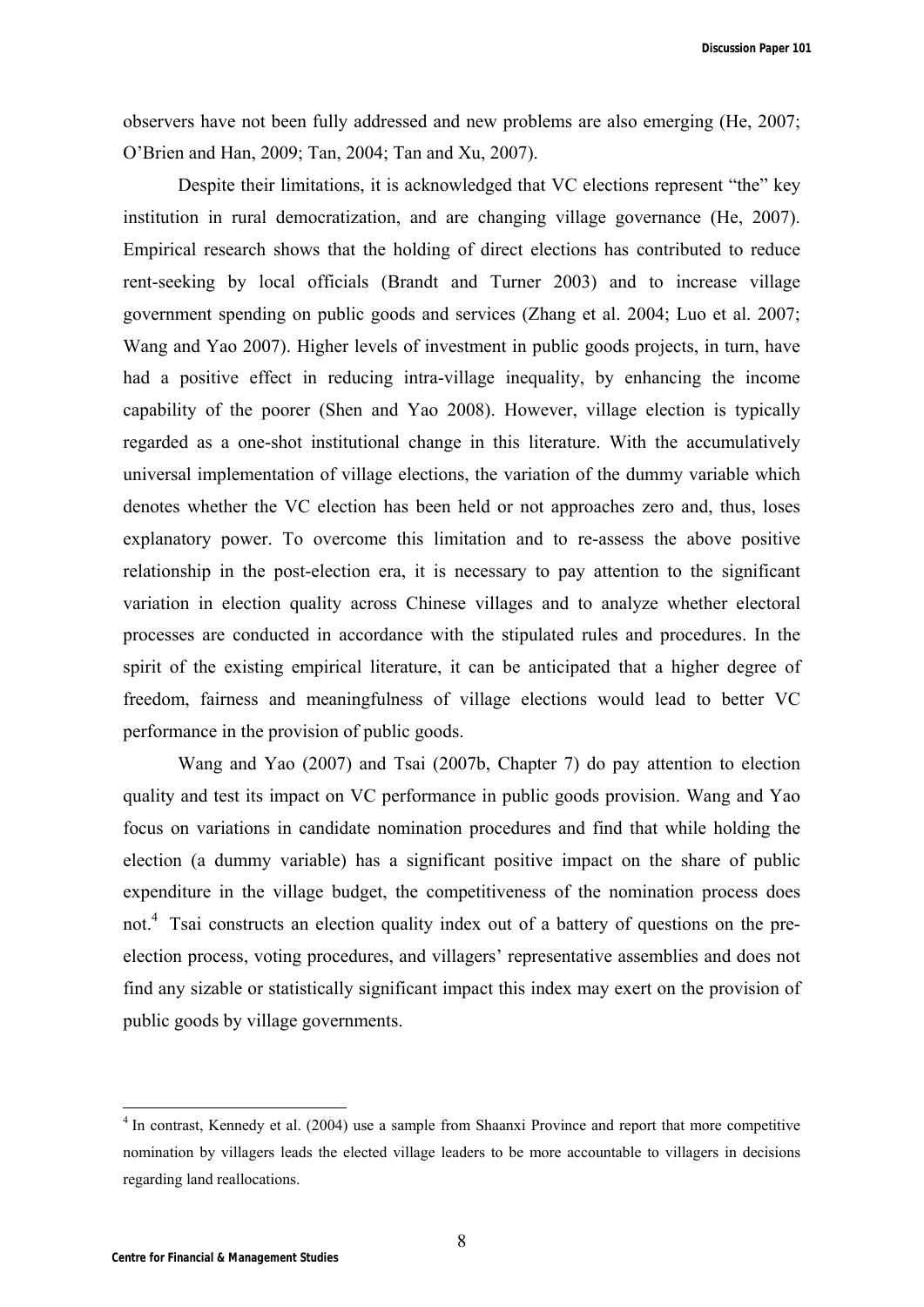## *2.2. Exercise of Power*

The expectation for a positive relationship between election quality and VC performance presumes a direct link between access to power and exercise of power, that is, more democratic access to power would directly lead to more democratic exercise of power *via* the elected VC. While this presumption might hold in advanced industrial democracies, it may not necessarily fit well with the power configuration context of Chinese villages. VC members may win their position through the election, but once they gain office they would have to compete with, or at least take into account, township governments, village Party branches, and social forces such as clans. For example, Tsai (2007b, Chapter 7) reported that in River Bridge, a wealthy suburban village located on the outskirts of the Xiamen Special Economic Zone in Fujian province, a high quality model election was implemented under the careful direction of the township government and village Party branch. Nevertheless, the election carried no impact on the way power was exercised in the village because the Party branch remained the locus of power and the Party secretary was well endowed by the township authority. In some other localities, serving on the VC is regarded as a thankless and poorly paid job. As a consequence of this and/or other socio-cultural reasons, candidates often have to be searched out and "talked into" running for office by the township authority and Party secretary (Choate, 1997). Subsequently, a smooth election takes place but it does not alter the configuration of power in the village.

Surveys of grassroots cadres, although showing a significant shift in the exercise of power from the Party branch to the elected VC in many villages, also confirm the persistent eminence of the Party branch and its secretary in many other villages. For example, a 2000 survey of 58 villages in six counties evenly distributed across Jiangsu province (Zhang et al., 2004) showed that in 17 (29.3%) villages, Party secretaries had the final say over village affairs; in 9 (15.5%) villages, both Party secretaries and VC heads made decisions jointly; and in 15 (25.9%) villages, the elected VCs played the leading role in the decision-making process of their villages. In our own 2005 survey of 115 villages across 6 provinces, 52 VCs (45%) can be regarded as being more powerful than (or as powerful as) the Party branches in terms of control over their village's public finances and other major affairs.<sup>5</sup>

<sup>&</sup>lt;sup>5</sup> Sampling details of the survey will be presented in Section 3.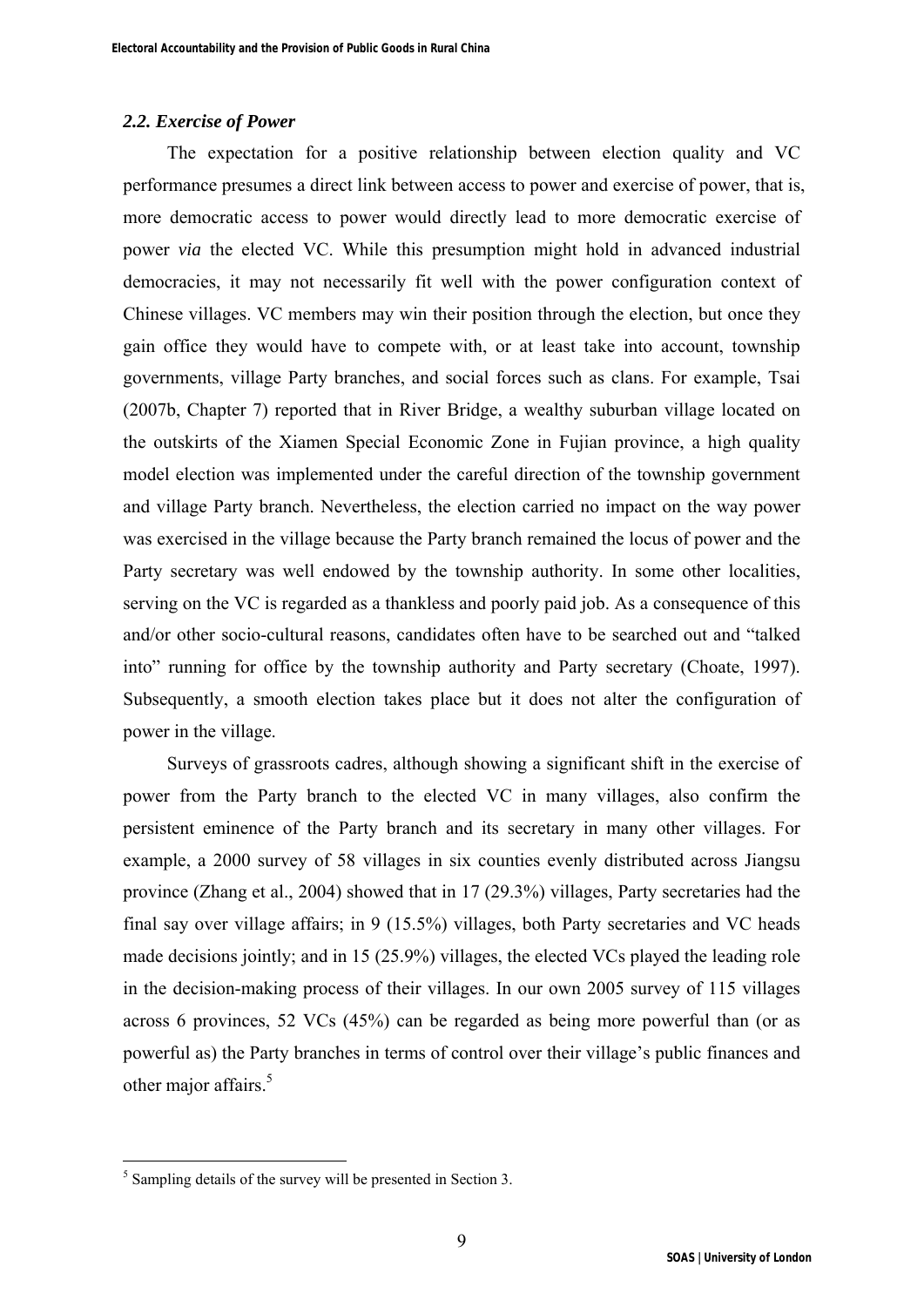A large number of case studies and media reports have indicated that in many villages where elections depart significantly from the standard rules and procedures set by the 1998 Organic Law, and/or there is a lack of power redistribution in favour of the elected VC, villagers' ability to enhance VC's performance in public goods provision has been very limited. On the other hand, in many other villages, elections have allowed villagers to vote corrupt and/or incompetent officials out and have led to a new local power configuration which empowered the elected VC (He, 2007; Alpermann, 2009; among others).

Such variation in the post-election power configuration would suggest that a direct link between access to power and exercise of power may not exist in those villages where there is an absence of real change in the way power is exercised. In other words, the expectation that higher quality elections would lead to better VC performance in the provision of public goods may hold only in those villages where elections do have empowered the elected VCs. This leads to our first hypothesis:

H1: *Other things being equal, a high quality VC election in combination with an empowered VC leads to a higher level of village government investment in public goods.* 

#### *2.3. Target Responsibility System*

In line with the central version underpinning the design of the Organic Law, that is, village elections must not undermine strong Party/state control, village cadres have been also under the "one level down" cadre management regime implemented since the mid-1980s. Under this regime, village Party secretaries are typically appointed by the township Party committees. Both the Party secretary and the VC head were also assigned quantitative targets, similar to the formal cadre responsibility system implemented at the higher level. Since the mid-1990s, the formal cadre responsibility system has been also increasingly adopted at the village level (Hsing, 2009; Tsui and Wang, 2004). The assigned targets are ranked in importance, from highest to lowest, as "priority targets with veto power", "hard targets" and "soft targets". While the fulfilment of "hard targets" is important, the completion of "priority targets" is critical for local officials, because the attached "veto power" implies that a failure in attaining these targets will cancel out all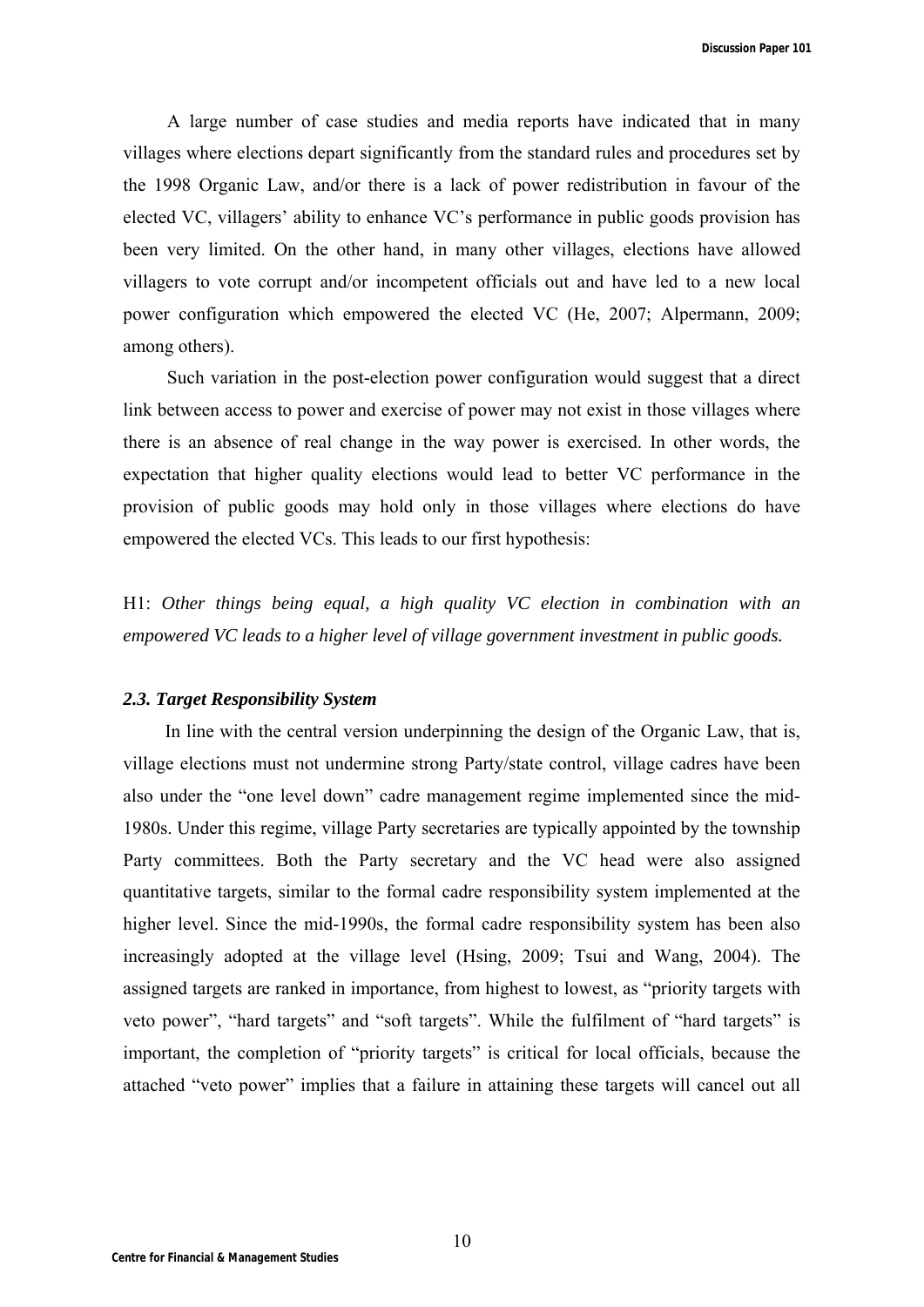other work performance, however successful, in the comprehensive evaluation carried out by upper-level officials at the end of the year.<sup>6</sup>

For two reasons village leaders would be well coaxed into attaining priority and hard targets, whatever the views of voters and/or Party members. First, fiscal reality has increased the dependence of VCs on upper level governments for financial help in the form of fiscal transfers (Fock and Wong, 2008). The 2002 Tax-for-Fee reform forced village officials to stop fee collection and this led to dramatic falls in revenues in village balance sheets. As a consequence, constructing and repairing roads, maintaining irrigation systems, supporting the elderly and disabled, and improving school facilities all have become more difficult, especially in agricultural areas where there is a shortage of nonagricultural enterprises and funds-rich social organizations. In order to ensure that they receive the promised fiscal transfers from the township and/or county government, which is also in the interest of the villagers, village cadres would typically be well-motivated in meeting the priority and hard targets assigned to them from above. Second, in many locations, the salary and bonuses of VC and Party branch leaders are determined and partly financed by township authorities and the levels are set in accord with how well important assignments are carried out (Edin 2003; O'Brien and Han, 2009; Whiting 2001). In our sample villages, the part of salaries that is funded by subsidies from township and county governments account for on average 28% of the total salaries that the VC head and Party Branch secretary received in 2000, and this figure rose to 77% in 2004.

Researches assessing the effectiveness of the target responsibility system suggest that the system does not have a significant positive impact on the provision of public goods and services, mainly because performance contracts have not given priority to these policy areas which have remained "soft targets" and therefore attracted insignificant attention in the performance evaluation exercises carried out by the township governments (Edin 2003; Whiting 2001; Tsai 2007b). It is expected that this might change in light of the central government's new emphasis on constructing "a New Socialist Countryside" since 2006 (World Bank, 2007).

<sup>&</sup>lt;sup>6</sup> "Priority targets with veto power" tend to be political. Two priority targets that are enforced nationwide are the maintenance of social order and the implementation of the birth control policy. "Hard targets" tend to be related to the promotion of economic development and growth. Targets for the increase of industrial output and of the volume of collected taxes, for instance, usually fall in this category. Last in significance are "soft targets", which are associated with the promotion of "social and cultural development" (Edin 2003; Whiting 2001; Tsai 2007b).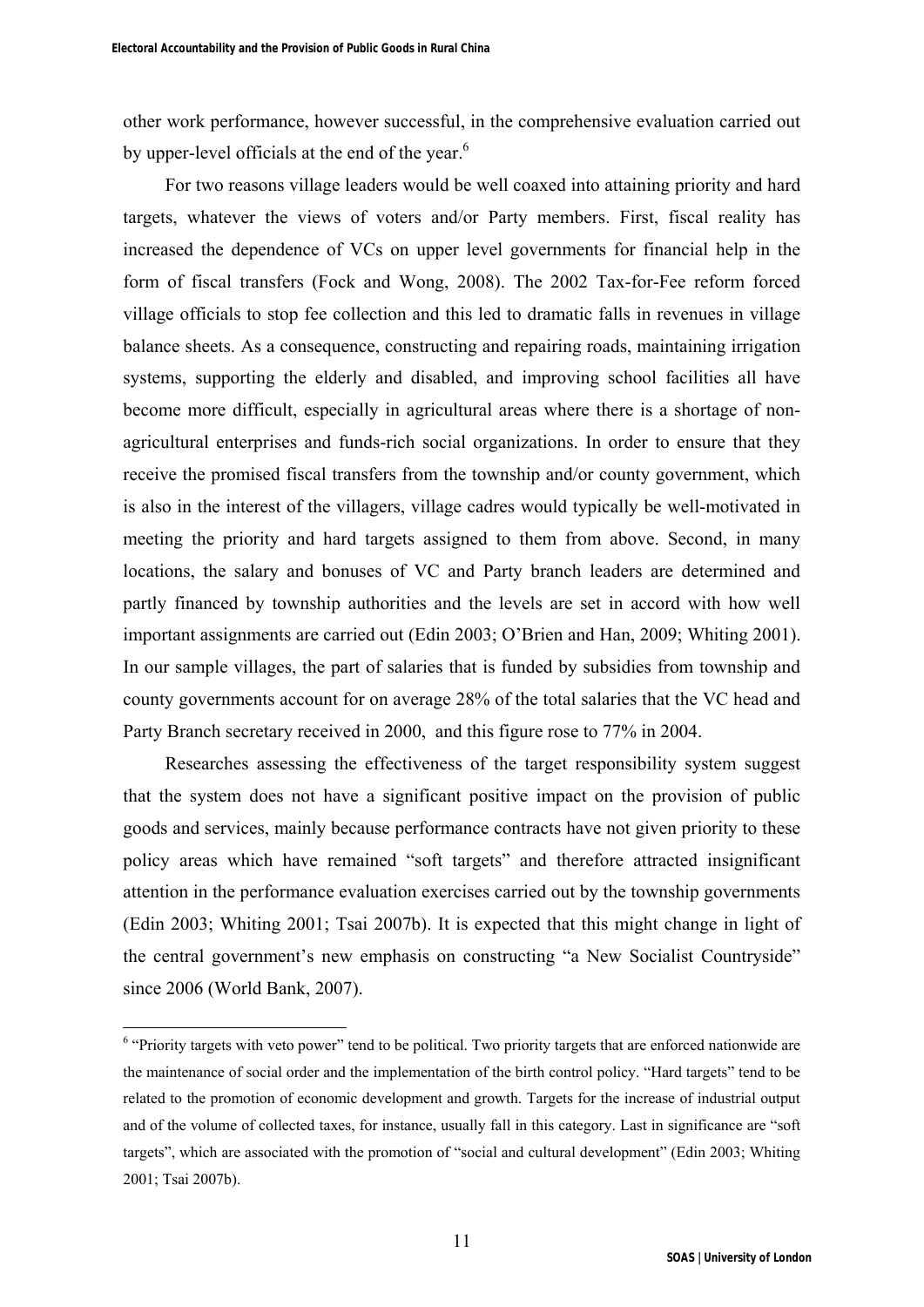**Discussion Paper 101**

These researches also find that heavier mandates from above lead to poorer quality in village elections because fulfilling priority policy assignments well would increase the bargaining power of the township government with upper levels for more control at the village level, thus lowering the quality of village democracy (Shan et al., 2005). In this research, we reassess the above relationships in the context of the post Tax-for-Fee reform but before the implementation of the "New Socialist Countryside" agenda. If there is a positive link between the fulfilment of priority policy assignments and the level of fiscal fund transfer from above, we would expect that the target responsibility system makes a positive contribution to the provision of public goods and services at the village level, but a negative contribution to the quality of village democracy. This discussion leads to our second hypothesis:

H2: *Other thing being equal, heavier policy mandates from above lead to (a) a higher level of village government investment in public goods, and (b) a lower level of democracy quality.*

#### *2.4. Party Branch Election*

The introduction of VC elections has, to different extent in different locations, diversified the local configuration of power as well as the sources of political authority and legitimacy in Chinese villages. The traditional mono-power structure in which the village Party secretary was the undisputed boss of the village (*yibashou*) has been replaced by a dual power structure: The village Party secretary continues being typically appointed "from above" by the township Party committee and the VC head is elected "from below". However, there is a lack of clearly defined division between the village Party branch and the VC in terms of role, rights and responsibilities in the 1998 Organic Law. Conflict has arisen between both governing bodies over the sharing of authorities and responsibilities. In the performance of public tasks, Party secretaries have tended to be more responsive to township officials while elected village heads have typically been more responsive to villagers. This divergence has led to tensions between VCs and Party Branches in many villages (Guo and Bernstein, 2004; He, 2007; Liu at al., 2009).

In order to enhance the legitimacy and power of the CCP in rural areas and to reduce the tension between the VC and village Party branch in many locations, the Central Committee and the State Council issued a "Notice" in 2002 which recommended the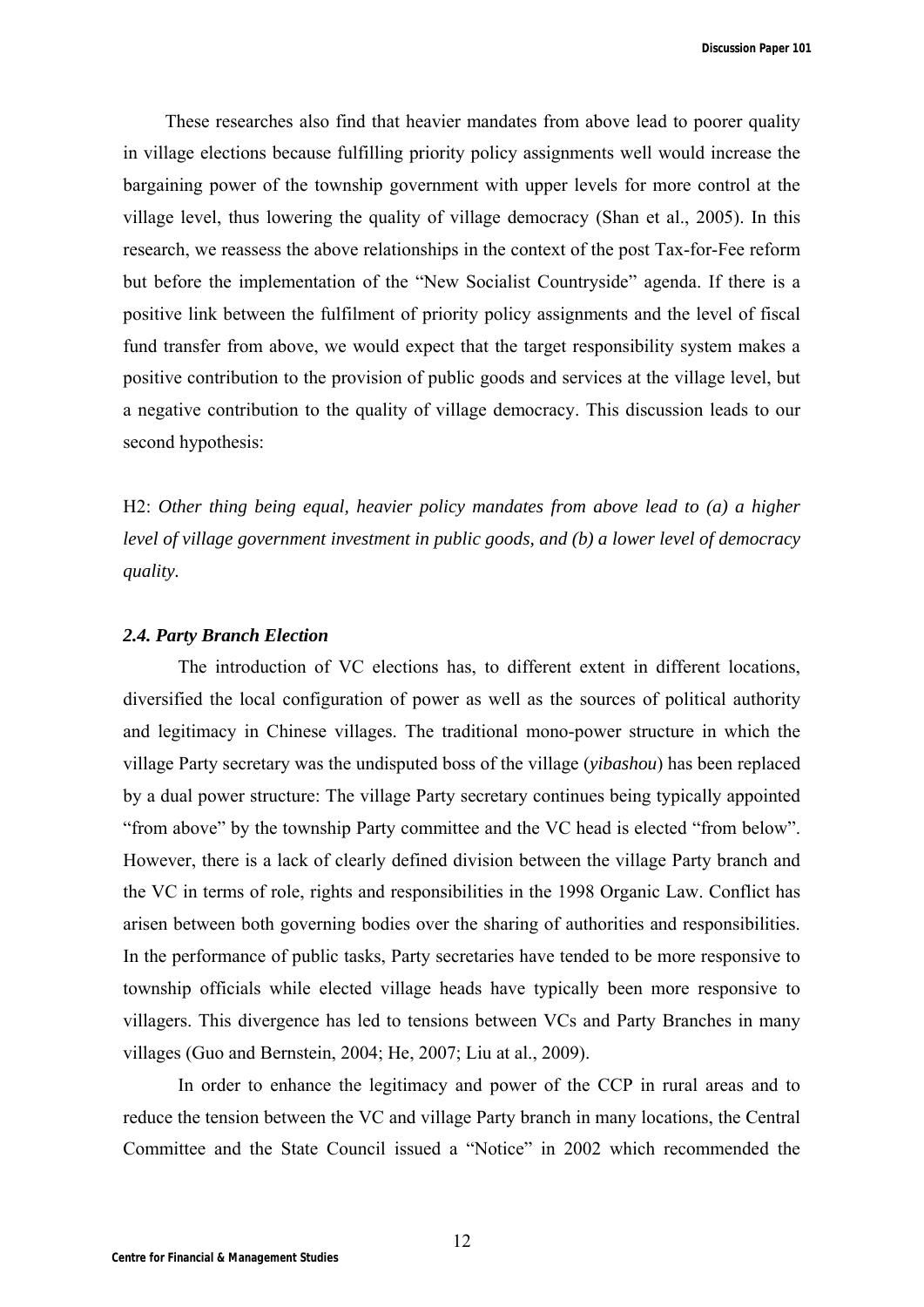introduction of intra-party elections for the (re-)constitution of village Party branches.<sup>7</sup> The "Notice" also permitted the concurrent office-holding by the VC head and Party Branch secretary, and the functional merger of the VC and Party branch ("one team with two plates").<sup>8</sup> Since then, different models of Party Branch elections have emerged. In most cases, they are held before (Shangdong and Zhejiang model) or after (Shanxi model) the VC election, although, in other cases, both elections are combined and those who are elected as the VC head automatically become the Party Branch secretary (Guangdong and Hubei model) (He, 2007). The so-called "two-ballot system" for the election of the Party secretary, which has its origin in a Shanxi village, has extended rapidly to other provinces (Li, 1999). According to this system, the village Party secretary and the rest of Party branch members are subject to a two-stage election. In the first stage, villagers or representatives of each household "recommend" candidates for each position in the Party branch by casting a "vote of confidence". Whoever receives over 50% of the ballots cast becomes a "preliminary candidate" and then the township Party committee nominates its "official candidate" from these "preliminary candidates". In the second stage, the village Party members elect the village Party secretary and other Party branch members.

In 12% of our sample villages, the village Party secretary was still directly appointed by the township Party committee in 2004. In 4% of the villages, the Party secretary was appointed by the township Party committee from elected members of the village Party branch. 1% of villages held direct non-competitive elections in which the candidate was nominated by the township Party committee. The remaining 83% held direct or indirect multi-candidate elections for the Party secretary post at either of the following three levels: the village level with the involvement of villagers or their representatives in the nomination process, the intra-Party level with the participation of all Party members in the village, or the branch level at which the members of the Party

<sup>&</sup>lt;sup>7</sup> Circular by General Offices of Party Central Committee and State Council on Further Improving the Work of the Next Round of Village Committee Elections (Zhonggong Zhongyang Bangongting Guowuyuan Bangongting Guanyu Jinyibu Zuohao Cunmin Weiyuanhui Huanjie Xuanju Gongzuo de Tongzhi), 14 July 2002, available at: http://www.gov.cn/gongbao/content/2002/content\_61679.htm

<sup>8</sup> Concurrent office-holding by the village head and Party secretary (*yijiantiao*) and the functional merger of the village Party branch and the VC may result from: the VC head and other VC members being elected first and being placed on the Party branch later (*xianzheng houdang*), the Party secretary and Party branch members being encouraged to run in the VC election at the first opportunity (*xiandang houzheng*), or the holding of a joint election for both village governing bodies (Guo and Bernstein, 2004; He, 2007; O'Brien and Han, 2009).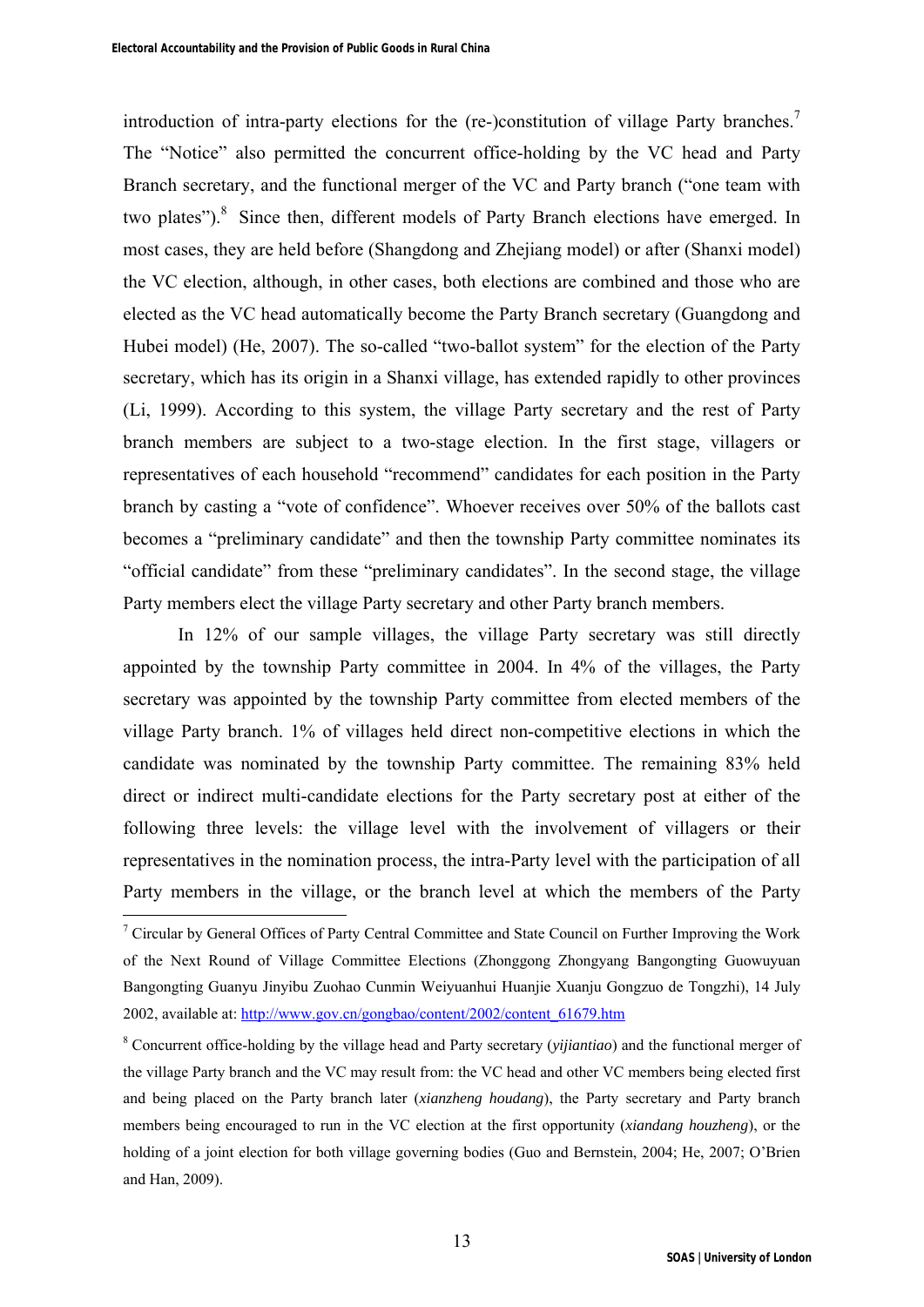**Discussion Paper 101**

branch elected the branch secretary. Nevertheless, in these seemingly more democratic elections, the township Party committee was able to directly control the nomination process in 8% of the sample villages.<sup>9</sup>

Despite the explicit or implicit interventions from the township Party committee and other limitations, the Party branch election might represent a first step forward in creating a new line of accountability which would make the village Party branch and its secretary more accountable to village Party members and villagers. However, it is worth noting that the intra-Party election, even if conducted in a fully democratic way, may not carry the same mandate and legitimacy to the Party secretary as those an elected VC head receives, because Party members account for only about 11% of the village population in our sample. In addition, the township Party committee holds power to control and influence the elected Party secretary in the post-election period by means of Party's organizational principles and disciplines.

The impact of Party branch election quality on village government performance in terms of public goods provision and on the quality of VC elections may be ambiguous. On the one hand, it may have a negative impact for the following two reasons. First, the quality of VC elections could be compromised due to the reduced level of electoral contestation if Party and VC elections are combined and non-party members are not allowed to run in the merged election (a method popular in Guangdong and Hubei). The reduced quality of VC elections would in turn undermine the VC's motives and efforts in public goods provision (Sections 2.1 and 2.2). Second, Party elections of high democratic quality would strengthen the position of the Party branch in the division of power between the Party branch and the VC, partly due to its increased legitimacy. This may lead the village to devote more resources to fulfil policy mandates from above and consequently less resources to local public goods provision, if/when this is not considered a priority policy by higher-level authorities. On the other hand, Party elections of higher democratic quality may have a positive impact on village government accountability and performance, if the election brings in clear and well specified mandates from local party members and these mandates are consistent with those from ordinary villagers. Likewise, the reduced tension between the Party branch and VC, which would be more obvious in the case of "one team, two plates" or "two posts held by one person", would lead to cost-saving, resource-gathering, and thus to increasing investment in public goods. The above

 $9^9$  For a detailed discussion on the major election methods collected in our survey, see Liu at al. (2009).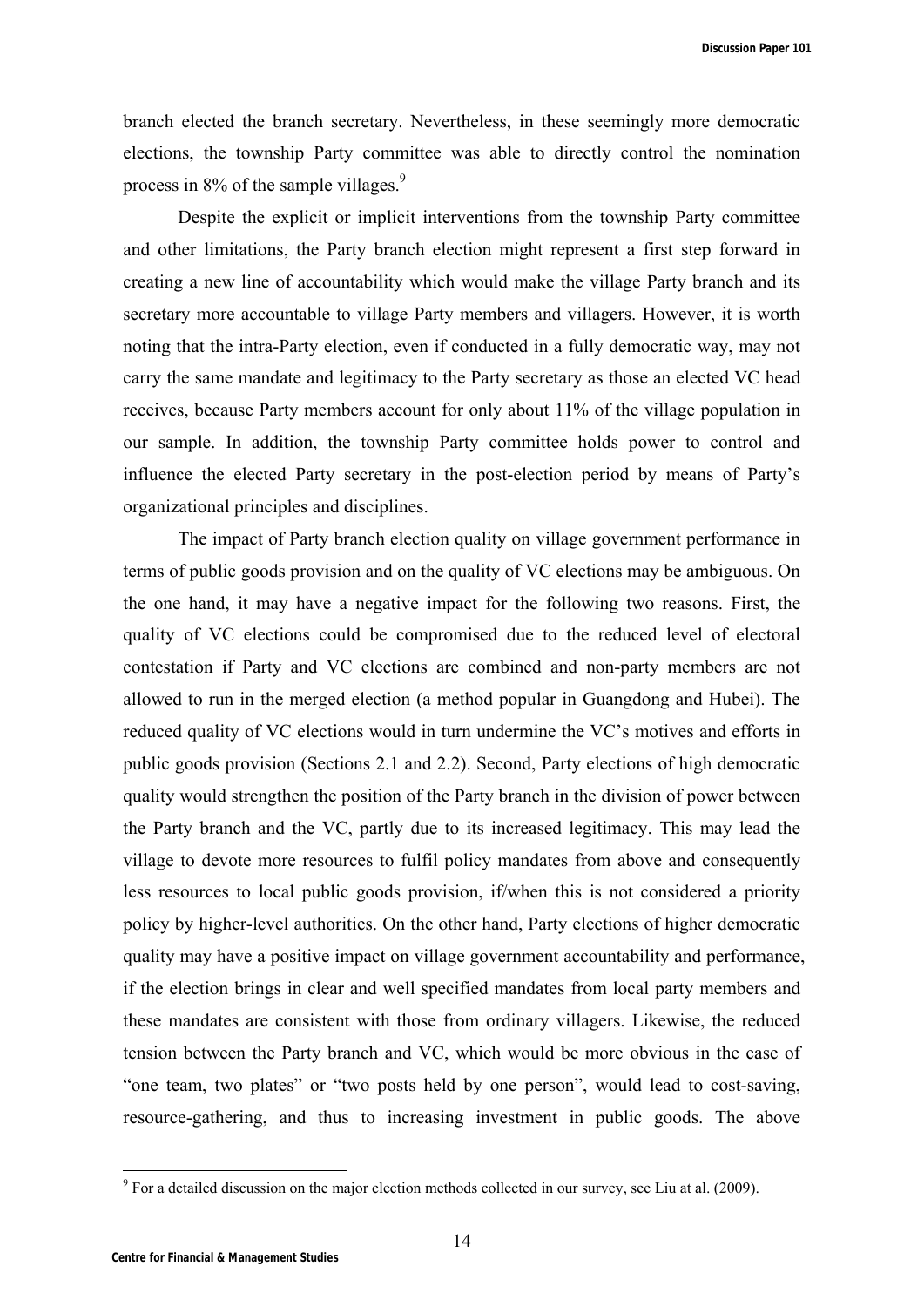ambiguity indicates the unfeasibility to form a clear prediction/hypothesis for the impact of Party branch election quality on village government performance in terms of public goods provision and on the quality of VC elections. Therefore, we will treat the quality of village Party branch elections as a key control variable in our econometric estimation.

To our knowledge, there is no previous study which assesses the impact of intraparty democratization on the level of public goods provision in Chinese villages. Tsai (2007b) analyzes whether the Party membership of village heads and more generally of village officials promotes a better provision of public goods. She hypothesizes that the township Party committee should find it easier to control the village government when most or all of the village officials are Party members, and that the latter should also be more likely to cooperate with each other and hold each other accountable. However, she finds no evidence suggesting that Party institutions are effective at holding village officials accountable for the provision of public goods. It can be argued that such analysis of political accountability and Party institutions in rural China may not sufficiently take into account the recent changes such institutions are undergoing. Rather than evaluating whether upper-level Party officials can hold lower-level government officials accountable for the provision of public goods through the latter's Party membership, we examine whether village Party members can effectively hold the village Party secretary accountable for the provision of local public goods through Party elections.

## **3. Data, Measurement of Variables, and Methodology**

## *3.1. Data*

The dataset is from our own national survey. The survey was conducted in the summer of 2005. Stratified sampling was used to select sample villages. First, the country was divided into six regions and one province was randomly chosen from each region. Jilin, Hebei, Shaanxi, Sichuan, Jiangsu, and Fujian were finally included in the sample. All counties in each province were ranked into five quintiles according to their per capita gross value of industrial output, and one county in each quintile was randomly selected. For each of these 30 counties, 1 township was randomly drawn from those townships with the level of per capita net income being above the median, and the other one was randomly selected from those with the income level below the median. Applying the same method, 2 villages were selected in each township, making the total number of villages in the sample 120. To ensure the presence of village cadres in the sample, cadres were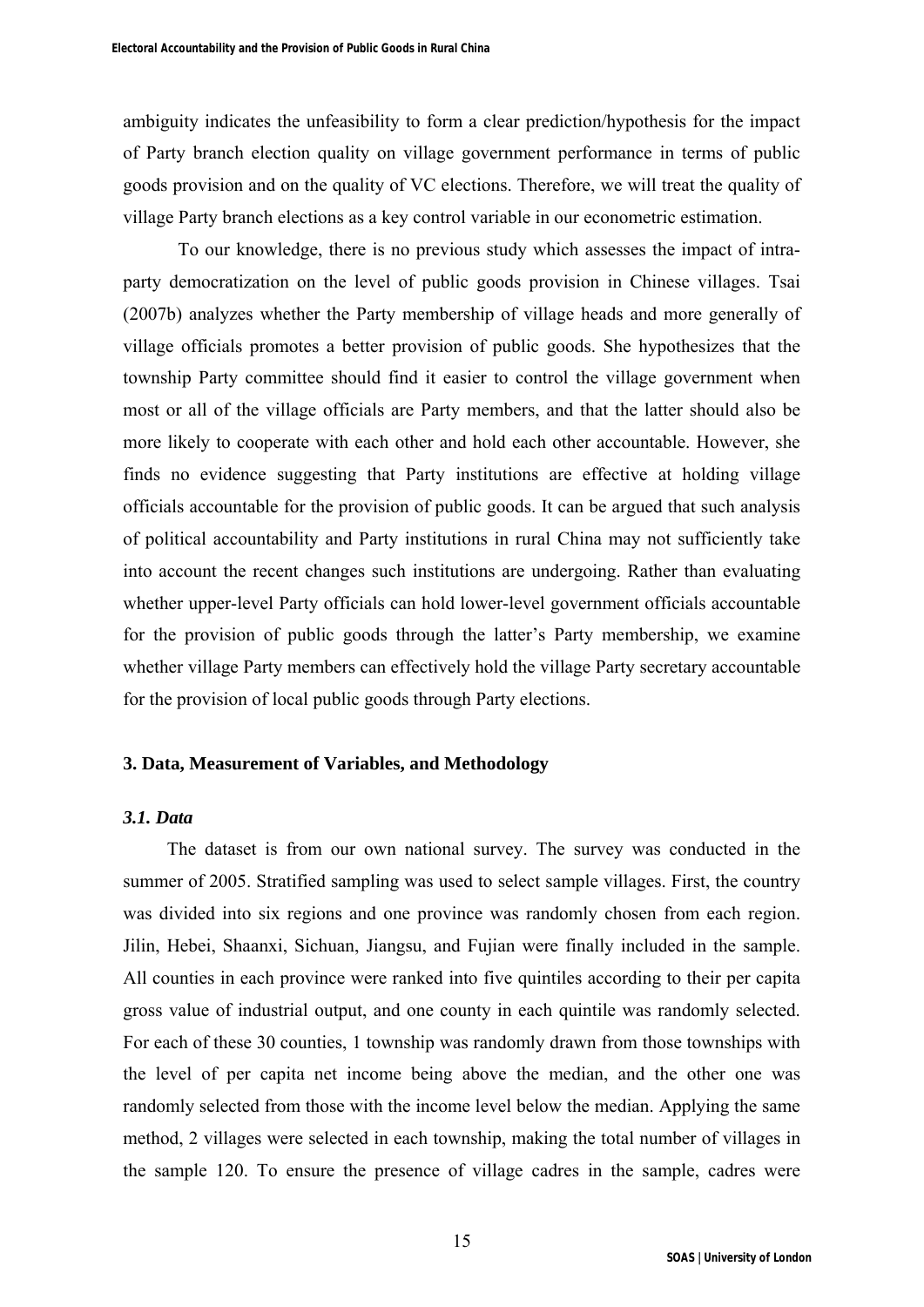separated from ordinary villagers and 2-4 cadres and 14 adult villagers from each village were randomly selected. Nevertheless, due to natural disasters and miscommunications, the survey teams could not reach some target villages. As a result, the survey data covers 378 village cadres and 1,550 ordinary villagers in 115 villages, 58 townships.

The survey questions related to village elections, village-level financial accounting and socioeconomic statistics, such as village revenue and expenditure on public goods provision, population and migration, lineage structure, farmland distribution and the development of non-agricultural activities, were mainly discussed between the interviewers and village cadres. Financial data was collected for the period of 2000-2004. Demographic and other socioeconomic data was collected for the years of 2000 and 2004. The survey forms were filled by interviewers rather than villagers.

## (See *Tables 1-5*)

#### *3.2. Two Dependent Variables*

Our leading dependent variable is the logarithm of per capita total village expenditures for the provision and maintenance of public goods in 2003 and 2004, which includes both capital expenditures (investments) on public goods and current expenditures for the maintenance of public goods. For convenience, we call it "village public goods provision" henceforth. This variable in our sample shows significant variations across villages, counties, and provinces. As Table 1 presents, in 2003 and 2004, villages in our sample spent on average 134.85 yuan per capita on public goods provision, with a very high standard deviation at 208.45. Capital expenditures (investments) accounted for 93% of the total and current expenditures for the maintenance of public goods accounted for the remaining 7%. Inter-regional variation is large as well. Villages in Sichuan recorded the highest level of per capita expenditures in public goods at 193.21 yuan, while the average level in Hebei was only of 68.67 yuan.

The secondary dependent variable is the product of a VC election quality index in the last VC election during the period 2001-2004 and a dummy variable capturing the distribution of power between the village Party branch and the VC after the election. We name it "democracy quality index".

As discussed in Section 2.1, from the access to power perspective, the implementation of standard rules and procedures in VC elections is fundamentally important because it ensures villagers' confidence in the quality and results of VC

16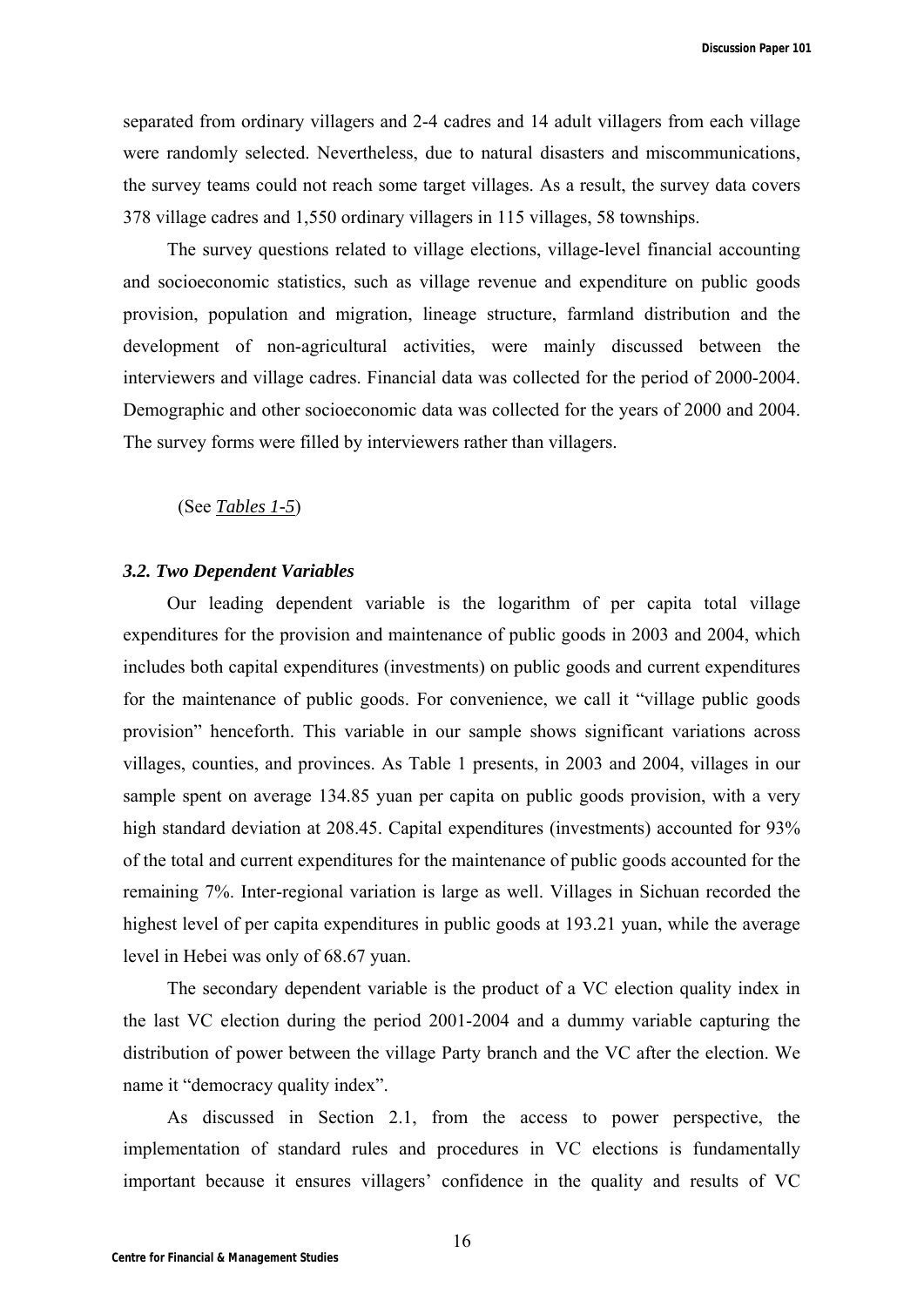$\overline{a}$ 

elections. The VC election quality index that we have constructed focuses on the departure in election practices from the standard rules and procedures set by the 1998 Organic Law. We consider the following five aspects of VC elections: (1) whether election committee members were elected by villagers; (2) whether villagers were involved in the nomination of candidates; (3) whether proxy ballot was prohibited; (4) whether there were fixed ballot boxes; and (5) whether there were secret polling booths. An answer of "yes" to each of these questions was given a score of "1", and "0" otherwise. The index consists of the sum of these five scores. Thus, it ranges from "0" to "5", where "0" represents elections violating all procedures and "5" denotes elections which were conducted in accordance with all of the procedures.

The dummy variable that captures the distribution of power and responsibilities between the village Party branch and the VC is constructed as follows, with the intended emphasis on controlling power over public finance. It takes the value "1" if (a) the VC is the leading governing body in village affairs including decision making power over public finances; (b) the Party branch and the VC collaborate in making major decisions and taking implementation responsibilities; (c) the VC head has control over public finances and Party secretary is in charge of administrative affairs; or (d) both posts of the VC head and Party secretary are held by the same person (*yijiantiao*) and the election of the VC head is through the *haixuan* (sea-elections) method which denotes a free and direct nomination of the candidates by villagers.<sup>10</sup> Alternatively, our dummy variable takes the value "0" if (a) the village Party secretary or Party branch is the governing authority or body concentrating the decision-making power over public finances and other key village

<sup>&</sup>lt;sup>10</sup> The "haixuan" or "sea-election" method of nomination entitles every voter to freely and directly nominate a candidate for office. The candidates nominated compete in the VC election. *Haixuan* originated in Lishu county, Liaoning province, in 1993 and has spread throughout the country. It constitutes a reaction against VC elections being manipulated by the township and/or the village Party branch especially through the monopolization of the candidate nomination process. More recently, a new "one-time" version of *haixuan* permits the original nomination process to determine the election outcome if the top nominee receives a majority of nomination votes and more than half of eligible voters have participated in the process (He, 2007; Tan, 2009). In our sample villages where (d) holds, the Party secretary ran for the position of VC head in the *haixuan* process or the VC head who was elected through the "sea-elections" was then (s)elected as the village Party secretary.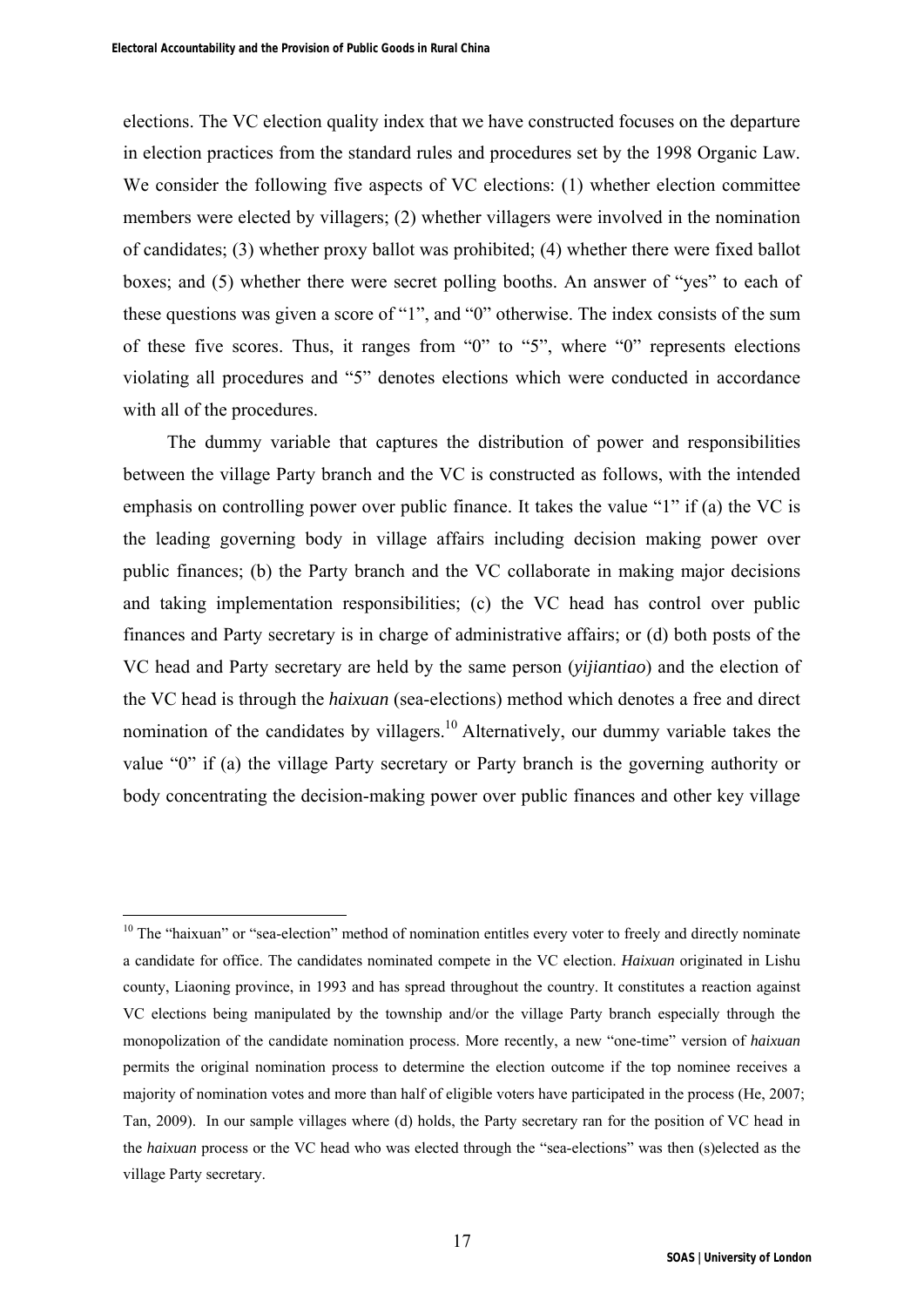affairs; or (b) the posts of VC head and Party branch secretary are held by the same person, but the election of VC head is not follow the *haixuan* method.<sup>11</sup>

The "democracy quality index" constructed in the above way would be able to differentiate villages where changes in the exercise of power have kept up with changes in the access to power from those where there is a lack of change in the exercise of power. In this way, the index would reflect, to a meaningful degree, the extent to which villagers are empowered to hold elected VC members accountable. Table 2 reports the mean values and standard deviations of both the VC election quality index and democracy quality index by sample provinces. It shows that variations in both indices are large across villages within each province and across provinces. Table 3 further shows that an upgrading of the score in the VC election quality index is not matched by an increase in the degree of controlpower shift from the Party branch to the  $VC<sup>12</sup>$  Noticeably, at the top of the VC election quality rank, two villages with the score of "5" clearly resemble the case of River Bridge village presented in Section 2.2. At the bottom of the rank, although VCs are the real governing body in 3 of the total 5 villages, VC elections in these 5 villages violated all procedures and, as a result, their democracy quality scores are zero. Between the scores "1" and "4" of the VC election quality index, there is a roughly matched trend in that the absolute number and proportion of villages with "VC in control" increase with the VC election quality rank. In the rank "3" cohort, "VC in control" reaches the peak and 57% (20/35) of villages enjoy a match between improved access to power and enhanced accountability in the exercise of power.

#### *3.3. Policy Targets Index*

As discussed in Section 2.3, we need to assess quantitatively the direct effects of the target responsibility system on the provision of public goods by village officials, while simultaneously evaluating its impact on the democratic quality of village politics. For this purpose we construct a variable that measures the proportion of policy targets imposed from upper-level authorities in the top five tasks performed by village leaders in 2004. Table 4 reports the mean values and standard deviations of this "policy targets index" by sample province and by the democracy quality index. The first observation from the table is that the proportion of policy targets is generally high, which would imply that township

 $11$  In 19 (17%) villages in our sample, one person held the posts of VC head and Party secretary after the last election (2001-2004). In 13 of the 19 villages, concurrent office-holding was a result of the *haixuan* process.

<sup>&</sup>lt;sup>12</sup> The Correlation Coefficient between election quality index and power distribution variable is 0.098.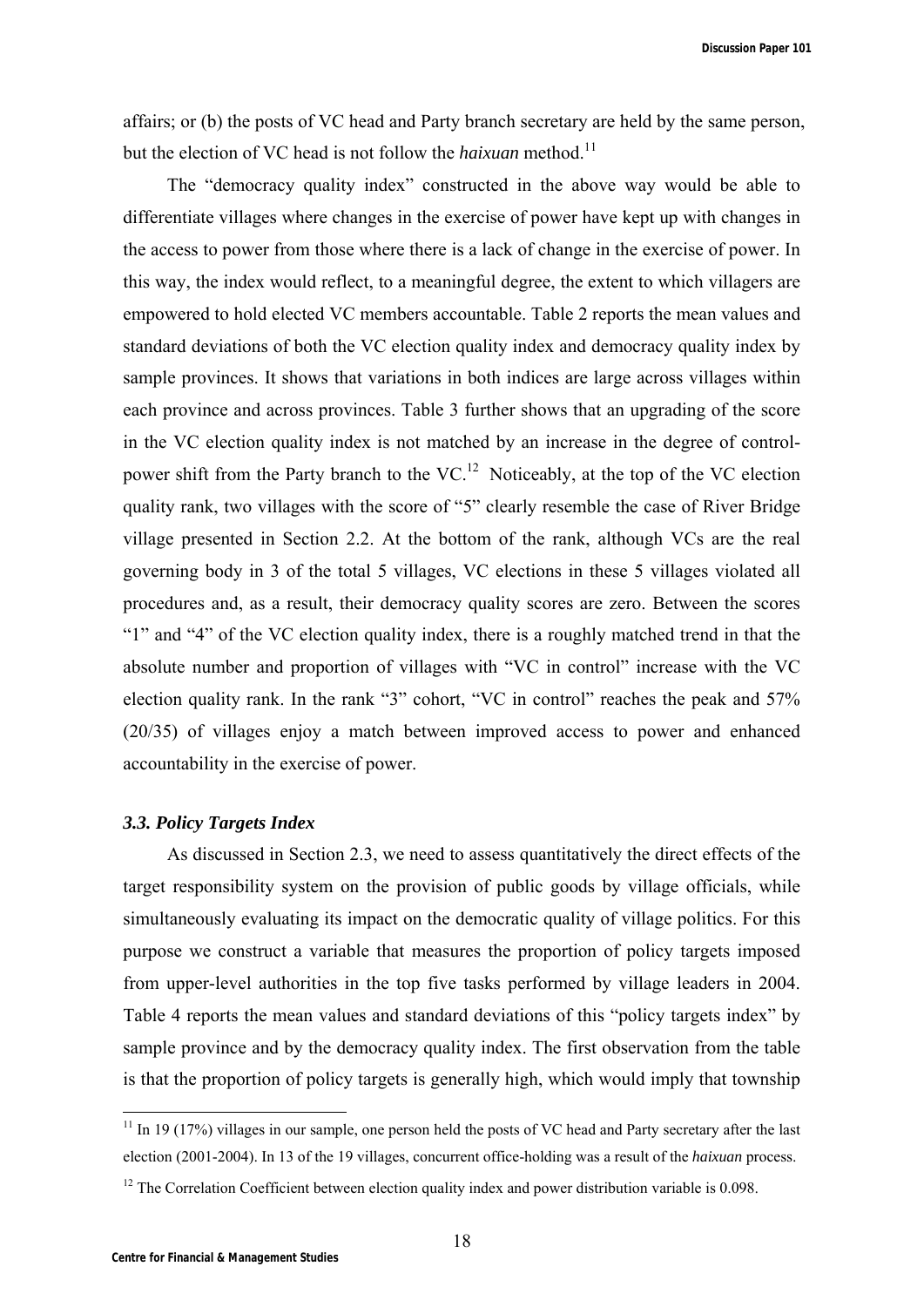authorities determine to a great extent the work of village leaders. This suggests that our policy targets index may over-represent the importance of policy burdens from above, although this proportion can be easily scaled down by increasing the denominator to six. Despite this limitation, its significant variations across villages in the same province and across provinces would serve the purpose of this research. The second observation is that there is a rough correspondence between an increase in the democracy quality index and a decrease in policy burdens from above.

#### *3.4. Intra-Party Election Quality Index*

As discussed in Section 2.4, we anticipate that, when township officials do not directly intervene in the election of village Party secretaries, the latter might be more responsive to village Party members and villager representatives in the delivery of local public goods. We introduce a dummy variable representing "Intra-Party Election Quality" that adopts the value "0" when the township Party committee directly appoints the village Party secretary or nominates the election candidates for the position of Party secretary; or the value "1" when township authorities do not directly intervene and allow village Party members to play an active role in the nomination and election of their village Party secretary in either direct or indirect multi-candidate elections. Table 5 reports the variation in intervention by the township authority in the most recent Party secretary election which took place during 2001-2004. The table indicates that there was no direct intervention by the township authority in 75% of our sample villages at the national level. In Jilin and Fujian, "no direct intervention" accounted for 95% of the sample villages. While figures in Table 5 suggests significant progress in procedural democracy in Party branch election, it is worth highlighting that various implicit/indirect interventions have been persistent (Liu et al., 2009), which are difficult to be captured and quantified by a survey.

## *3.5. Other Control Variables*

We control for three sets of factors which might have an effect on the provision of public goods in Chinese villages. The first set includes those variables representing the level of economic development and the structure of the local economy, such as per capita village government revenues, per capita net income, the number of collective enterprises, the number of private enterprises, the number of self-employed households in nonagricultural businesses, the share of migrants working outside the county over the total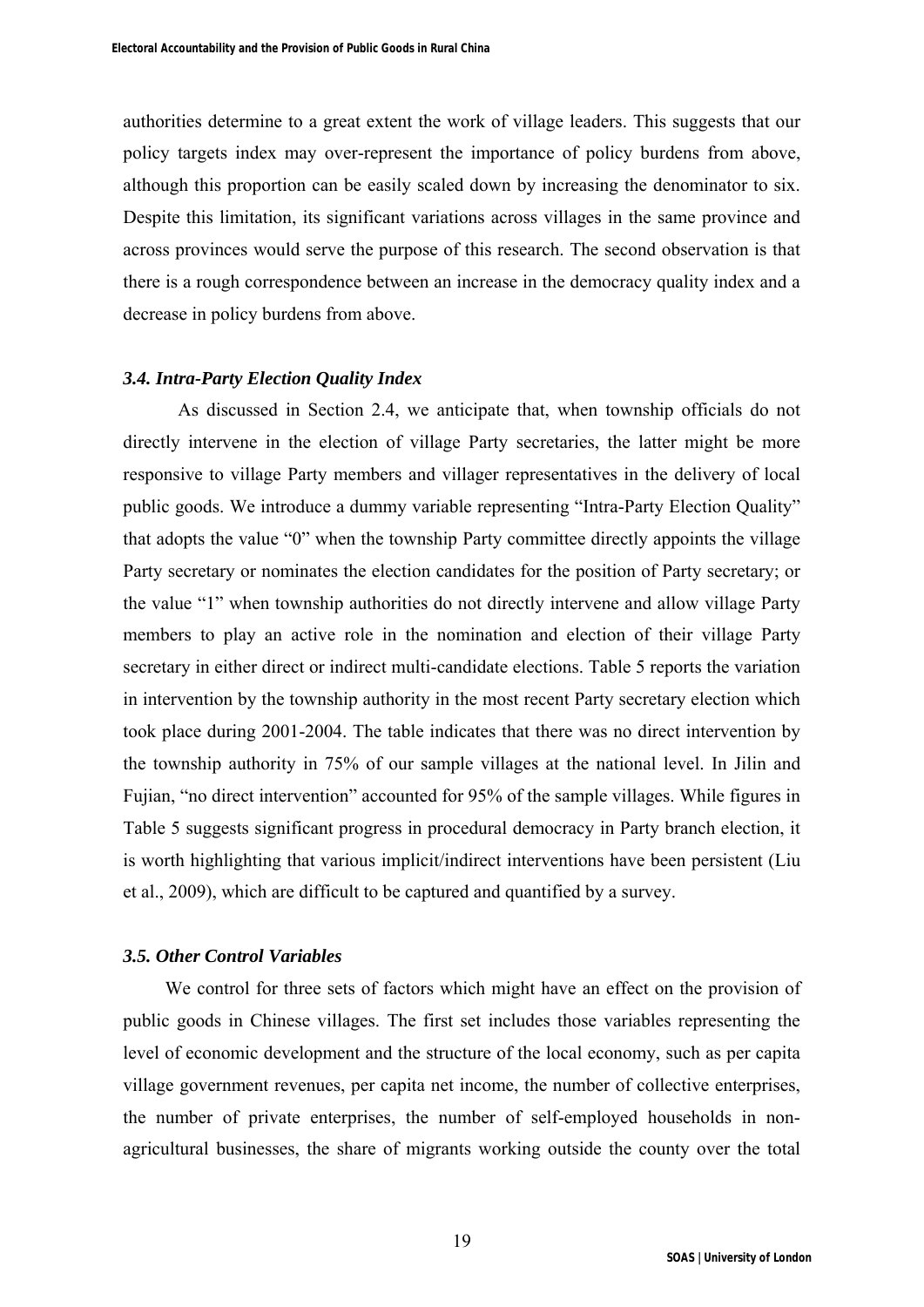labour force of the village, and per capita farmland. To avoid possible endogeneity problems, we take year-2000 values of these economic variables.

We expect higher levels of economic development to be associated with higher levels of public goods and services because of both higher demand and more funds available for their provision. Previous studies also find that Chinese villages with a greater share of collective income (Wang and Yao, 2007), more collective enterprises and selfemployed households (Zhang et al., 2004; Zhang et al., 2007), and higher levels of per capita income (Luo et al. 2007), tend to engage in higher levels of investment in public goods. Other features of the local economy also matter. Investment in public projects tends to be lower in agricultural villages and/or in villages with more migrants because migration results in a lower share of the population having economic interests in the village (Zhang et al., 2007).

The second set of variables intends to take account of the potential negative impact of social heterogeneity and divisions on public goods provision (e.g., Alesina and Baqir, 1999; Banarjee et al., 2005; Miguel and Gugerty, 2005). We control for two key social factors in the sample villages: lineage structure and inter-lineage relations. More specifically, we use village surname concentration as a proxy for village lineage structure, in line with Manion (2006), and measure it as the share of households with the top three populous family names in the village. Additionally, we include a dummy variable capturing the level of tension and conflict in inter-lineage relations in the village, which takes the value "0" if the relationship is regarded by the village elite (mainly, local officials) as harmonious and cooperative, and the value "1" if, instead, the relationship is seen as hostile or unfriendly.

The third set of control variables include those representing village demographic and geographic characteristics, such as village population, the share of flat land over total farmland, the share of irrigated land over total farmland, the distance between the two houses which are furthest away from each other in the village, and the distance from the village to the town. These factors might affect both the demand for public goods provision and provision costs. To control for regional differences, we also include provincial dummies in our model.

#### *3.6. Accounting for the Endogeneity of Democracy Quality*

The relationship between democracy quality and the level of village public goods provision is clearly endogenous. Higher election quality and greater electoral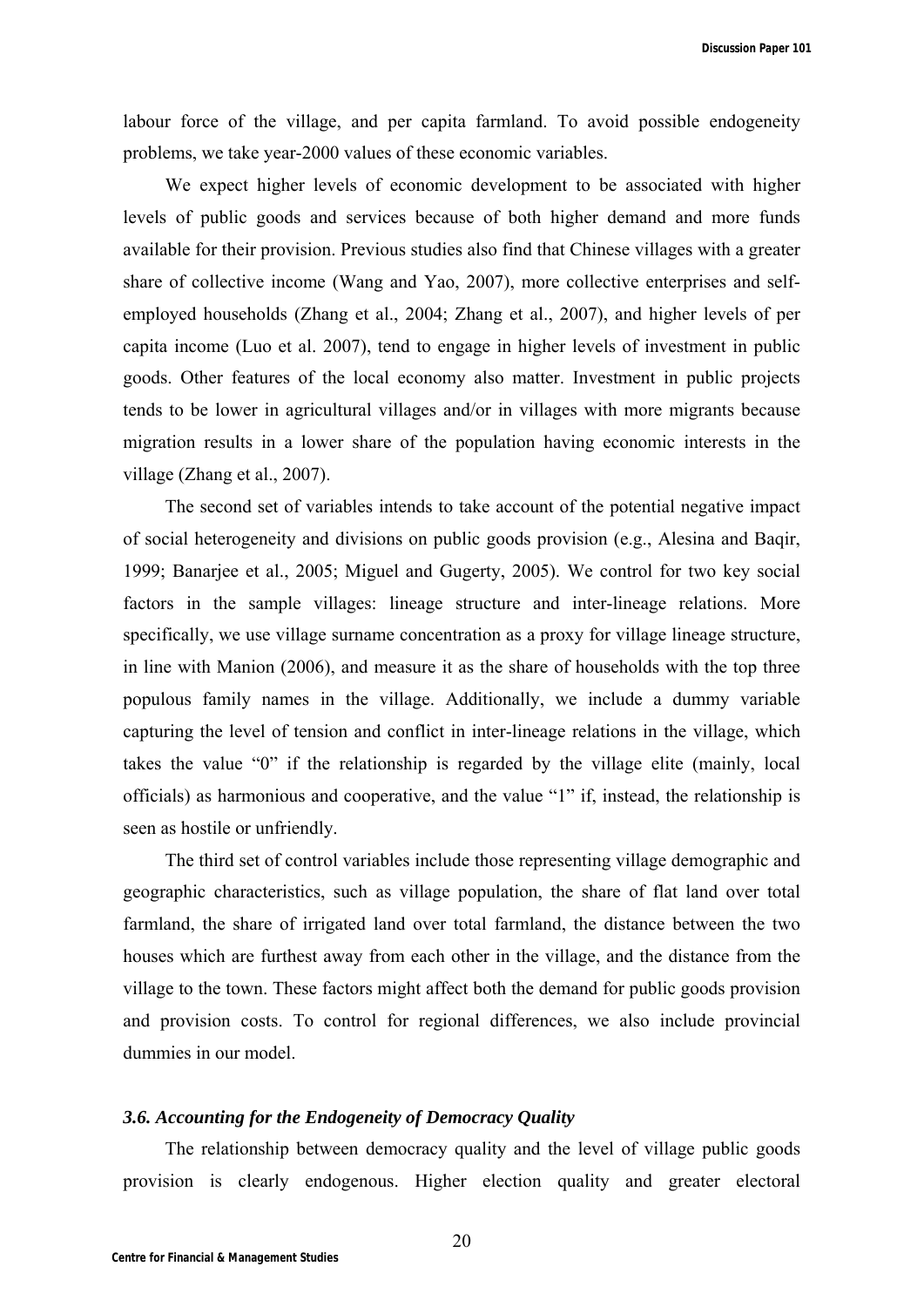accountability would induce elected VC cadres to be more responsive to villagers' demands for public goods, foreseeing the threat of being voted out of office if they underperform. On the other hand, in villages where the VC engages in higher levels of public goods investment and delivery and plays a more important role in village governance, villagers would have stronger motivation to compete and vote in village elections and to monitor VC performance after the election (He, 2007). Higher levels of electoral contestation and participation, in turn, appear to enhance the implementation of village elections (Hu, 2005). In addition, as Luo et al. (2007) point out, the endogeneity could also be a result of unobserved factors that affect the level of public goods provision, while being correlated with the implementation of elections in Chinese villages.<sup>13</sup>

To address this endogeneity problem, we specify two simultaneous equations: one for village public goods provision and the other for the democracy quality index.<sup>14</sup> Several estimation procedures are available for the simultaneous equations system we have specified. The most obvious one is equation-by-equation instrumental variable (2SLS) estimation, which would yield consistent estimates but efficiency is not attained because cross-equation error-term correlations are neglected. We estimate the full system using three-stage least squares (3SLS). 3SLS combines the features of instrumental variables (IV) and general least square (GLS) estimators. It achieves consistency through appropriate instrumentation and efficiency through optimal weighting. It allows crossequation error correlations to differ from zero and its flexibility in the error covariance matrix allows for a substantial efficiency gain relative to estimating each equation separately with 2SLS (Green, 2003, Chap. 15; Tavares and Wacziarg, 2001).

The 3SLS estimator can be thought of as producing estimates from a three-step process. In the first stage, it develops instrumental variables for all endogenous variables. These instrumented values can simply be regarded as the predicted values resulting from a regression of each endogenous variable on all exogenous variables. This stage is identical to the first stage in two-stage least squares and is critical for the consistency of parameter

<sup>&</sup>lt;sup>13</sup> A similar endogeneity argument could be established for the intra-Party election quality variable. However, given the limitation of our proxy dummy variable for intra-Party election quality and the politically restrictive nature of the village Party branch election, we opt not to pursue this further in this work and leave it for the future research.

<sup>&</sup>lt;sup>14</sup> Please note that the introduction of the second equation is for the purpose of addressing the endogeneity problem discussed above rather than for an attempt to establish a fully-specified model which determines democracy quality.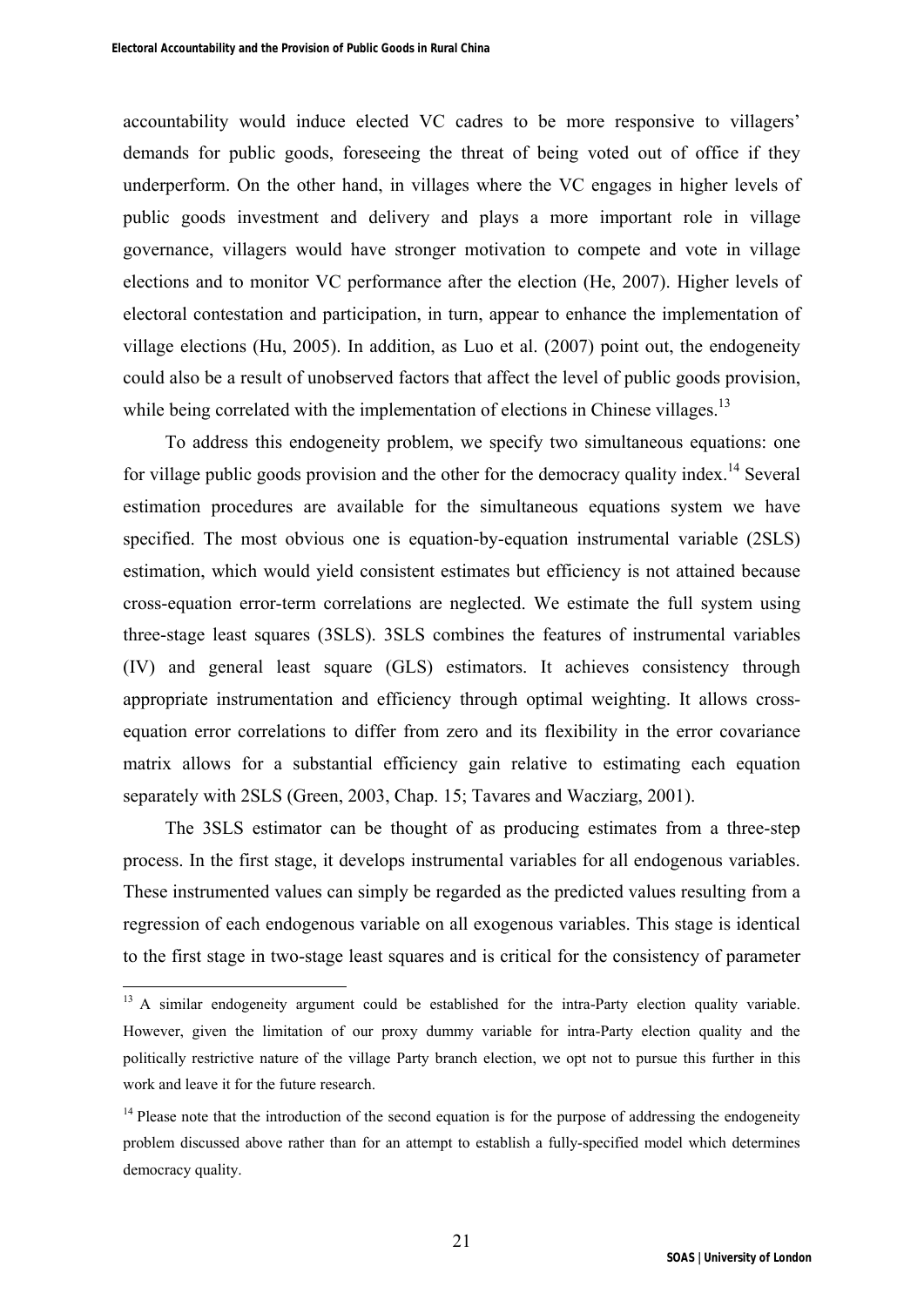**Discussion Paper 101**

estimates. In the second stage, it obtains a consistent estimate for the covariance matrix of the equation error-terms. These estimates are based on the residuals from two-stage least squares estimation of each structural equation. In the third stage, it performs a generalized least squares-type estimation using the covariance matrix estimated in the second stage and with the instrumental values in place of the right-hand-side endogenous variables.

To make the instrumental values for the democracy quality variable as similar as possible to its observed values, and to further enhance the consistency and efficiency of our estimation, we introduce "election quality in the penultimate VC elections (1998- 2000)" as an additional control variable. Furthermore, we add a predetermined instrumental variable "the level of electoral participation in the penultimate VC elections (1998-2000)" to the simultaneous equations system, which implies that it will only appear in the first stage of the 3SLS estimation. This predetermined instrumental variable should have direct impact on village democracy quality, but only indirect influence on village government investment in public goods (through the channel of village democracy quality). According to He (2007, p.84), "villagers' participation is one of the forces that have transformed formal democratic institutions into functioning ones". The results of the first-stage regression in the 3SLS (Table 7) further confirm the suitability of this additional instrumental variable. The table shows that the variable has significantly positive impact on village democracy quality (2004) but does not have significant impact on village government investment in public goods (2003-2004).

To satisfy the order condition for identification in the 3SLS estimation, we identify that the variable "election quality in the penultimate VC elections (1998-2000)" would exert direct impact on village democracy quality (2004) but only indirect impact on village public goods provision (2003-2004) (via the democracy quality variable). We further identify that "per capita village government revenue in 2000" would have direct impact on village public goods provision (2003-2004) but only indirect impact on village democracy quality (2004) (via public goods provision).<sup>15</sup>

(See *Tables 6 and 7*)

<sup>&</sup>lt;sup>15</sup> Both the seemingly unrelated regression (SUR) of the full system and the first-stage regression in the 3SLS (cf., Table 7) provide empirical support to these two choices.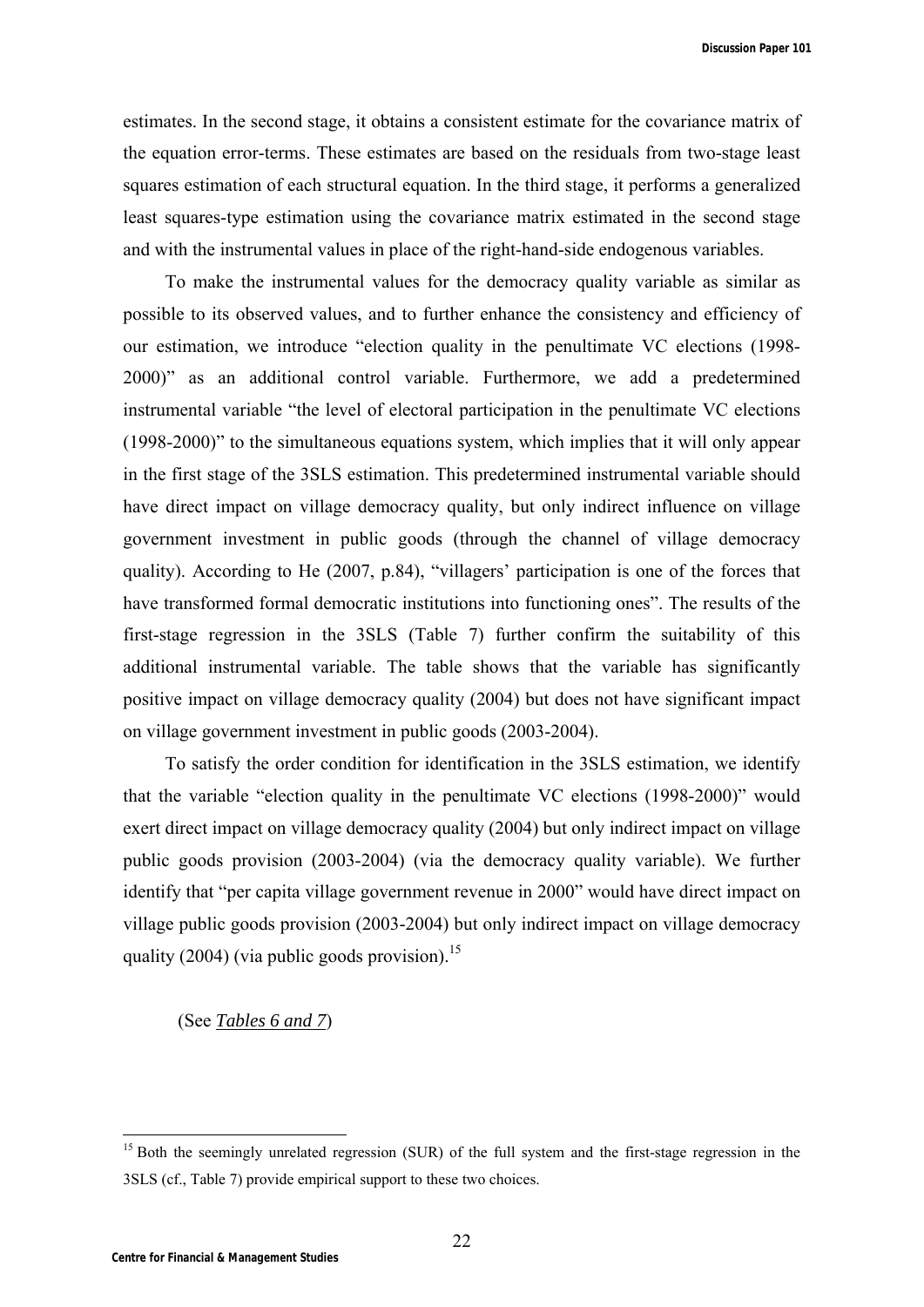## **4. Empirical Results**

The results of the 3SLS estimation of our two-equation system are presented in Table  $6^{16}$  The results first confirm the presence of endogeneity: the village democracy quality and village public goods provision variables exert positive effects on each other at the 5% and 1% significance levels respectively. The coefficient on the democracy quality index shows that numerically, an increase by one unit, say from the mean value of 1.21 to 2.21 (cf. Table 2), in village democracy quality will lead to an increase by 44% in public goods investment.<sup>17</sup> Noting that the maximum of the democracy quality variable are  $4.00$ , such an induced 44% increase should be regarded as being in a reasonable range. This finding confirms H1, which hypothesizes that higher quality VC elections in combination with empowered VC institutions would lead to a higher level of village investment in public goods provision.

Although the significantly positive coefficient on village public goods provision suggests that a higher level of VC investment in public goods would foster a higher score in village democracy quality, caution is needed in interpreting this simple statistical relation because of the following reason. In the complicated political and bureaucratic processes which lead to the empowerment of the elected VC, performance in public goods provision typically plays a secondary role and it is beyond the scope of this research to fully specify these political and bureaucratic processes.

The significant and positive coefficient on intra-party election quality in the first equation of Table 6 indicates that when the township Party committee does not directly intervene in the election of the village Party secretary, there is a higher level of public goods provision in the village. The direct effect of the target responsibility system on public goods provision is not significant in Table 6 nor in Table 7, meaning that the empirical results do not support H2-(a). This finding is in line with that of Edin (2003), Tsai (2007b) and Whiting (2001). On the other hand, the negative and highly significant coefficients on the priority policy mandates variable in the democracy quality equation in both Tables 6 and 7 strongly confirm H2-(b). These two findings lead to a better

<sup>17</sup> Note that 
$$
\ln(y) = kx
$$
 implies that  $\frac{\Delta y}{y} = k\Delta x$ .

<sup>&</sup>lt;sup>16</sup> Because of 2 missing values in "per capita village government revenues  $(2000)$ ", 1 in "share of irrigation land (2004)", and 1 in "election quality (2000)", the effective sample size in our 3SLS regressions becomes 111 instead of 115.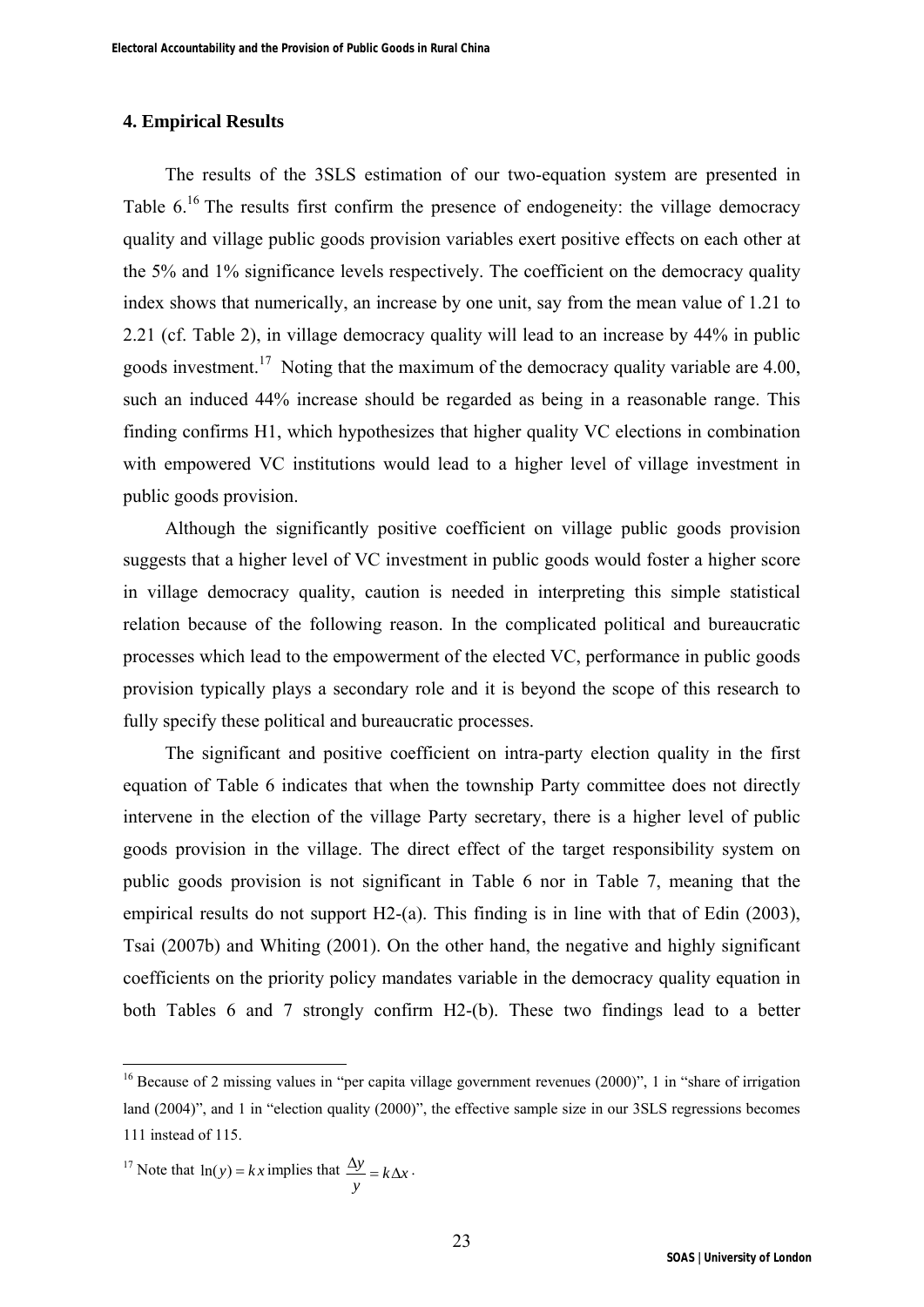understanding of the relationship between the target responsibility system and village public goods provision than that offered in the existing literature. The results indicate that the target responsibility system exerts indirectly a negative impact on village public goods provision *via* its significantly negative impact on the democracy quality variable. The combination of the insignificant direct impact and the significant indirect impact suggests an overall negative impact of the target responsibility system on village public goods provision.

Consistent with our expectation, our results indicate that in relatively more prosperous villages there is a better provision of public goods by the village government. Most importantly, the significant coefficient on per capita net income in the first equation of Table 6 suggests a high positive elasticity of 0.67. This might reflect a greater social demand for public goods in richer villages, as well as a greater willingness and ability of villagers to contribute funds and labour for the construction and repair of local infrastructure, which has been a common practice in rural China (World Bank 2007). While village government revenues (time-lagged) does not have a statistically significant coefficient in Table 6, it does have a significant positive coefficient in the public goods equation in Table 7. This suggests that the availability of financial resources does help the provision of public goods and services, although it is still possibly that village officials who have sufficient funds may not be necessarily have an incentive to invest them in public goods provision (Tsai, 2007b). This weak connection between village government revenue and public goods provision once again points to the importance of electoral accountability in promoting public goods provision in rural China. Like Zhang et al. (2007), we find that government investment in public projects tends to be lower in villages with more migrants, which results in a lower share of the population having direct economic interests in the village in the short run.

Regarding the influence of social factors, although the direct impact of inter-lineage tension on village public goods provision is insignificant, it appears to exert a significantly negative impact on the democracy quality index as indicated by its coefficient in both Tables 6 (significant at the level of 12%) and 7. It is in line with a similar finding in (Pesqué-Cela et al. 2009), suggesting that a higher tension between sub-village lineage groups would weaken villagers' willingness and ability to trust their fellow villagers in other lineages and this, in consequence, would undermine village democracy quality. This also supports the findings of He (2007), who reports that lineage conflicts in Chinese villages usually lead to (1) the postponement or delay of elections; (2) the manipulation of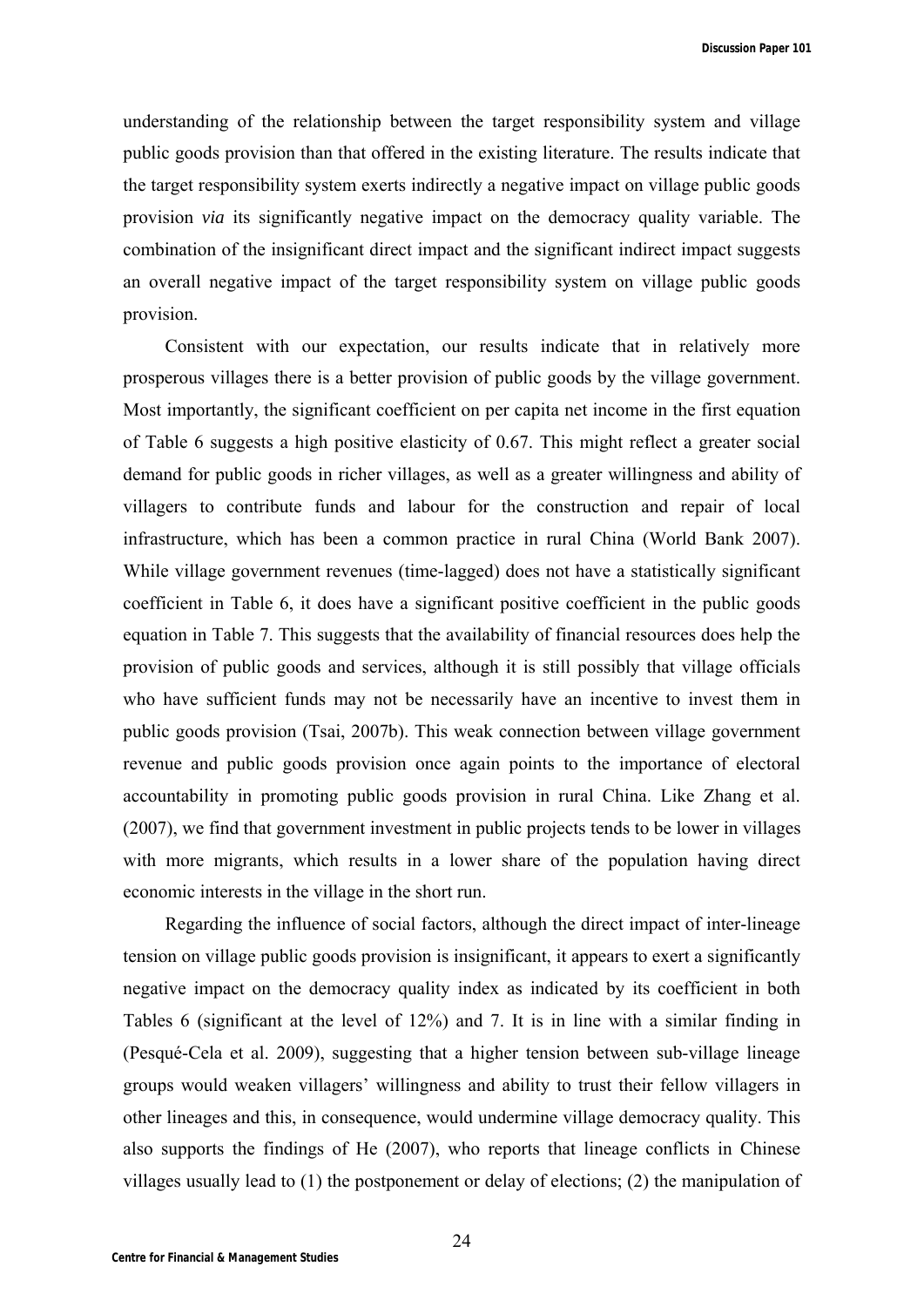the electoral process; (3) rivalry campaigns that, ultimately, make it impossible to elect the village committee; as well as to (4) the constitution of village committees whose members are so divided that they cannot carry out their governance responsibilities effectively. The impact of the share of households with the top three family names on village public goods provision is significantly positive, as can be seen in Tables 5 and 6, indicating that a more concentrated lineage structure would be beneficial in this respect. This is in line with Tsai (2007a, 2007b).

The coefficient on the village population size is significantly negative in the public goods provision equation but significantly positive in the democracy quality equation in Table 6. The reason for the former finding is because in villages with a larger population the per capita cost of public goods for a given level of provision is lower as suggested in Zhang et al. (2004) as well. For the latter, it might be due to the fact that the electoral processes of demographically and geographically larger villages attract greater attention from, and can be more effectively monitored by, upper level authorities such as local Bureaus of Civil Affairs, which are formally responsible for ensuring that the 1998 Organic Law is well implemented in Chinese villages.

To check the robustness of the results, we replace the democracy quality index by the election quality index to test whether the enhanced "access to power" alone can lead to higher levels of village spending on public goods provision in our sample. We find that the coefficient on the election quality index is not significant in the 3SLS. This is consistent with the findings in Tsai (2007b) and Wang and Yao (2007). These results are available from the authors upon request.

## **6. Concluding Remarks**

The significant role played by villagers' committee (VC) and Party branch officials in public goods provision and the election of these officials by villagers and Party members in rural China provides a natural experiment-setting for examining the interactive relationship between different mechanisms of electoral and bureaucratic accountability and public goods provision at the village level.

While the existing literature on VC elections centres on the "access to power" in general and VC election quality in particular, we turn our attention to the real political power structure at the village level in the post-election period and to the central version underpinning the design of the Organic Laws of Villagers' Committees, that is, village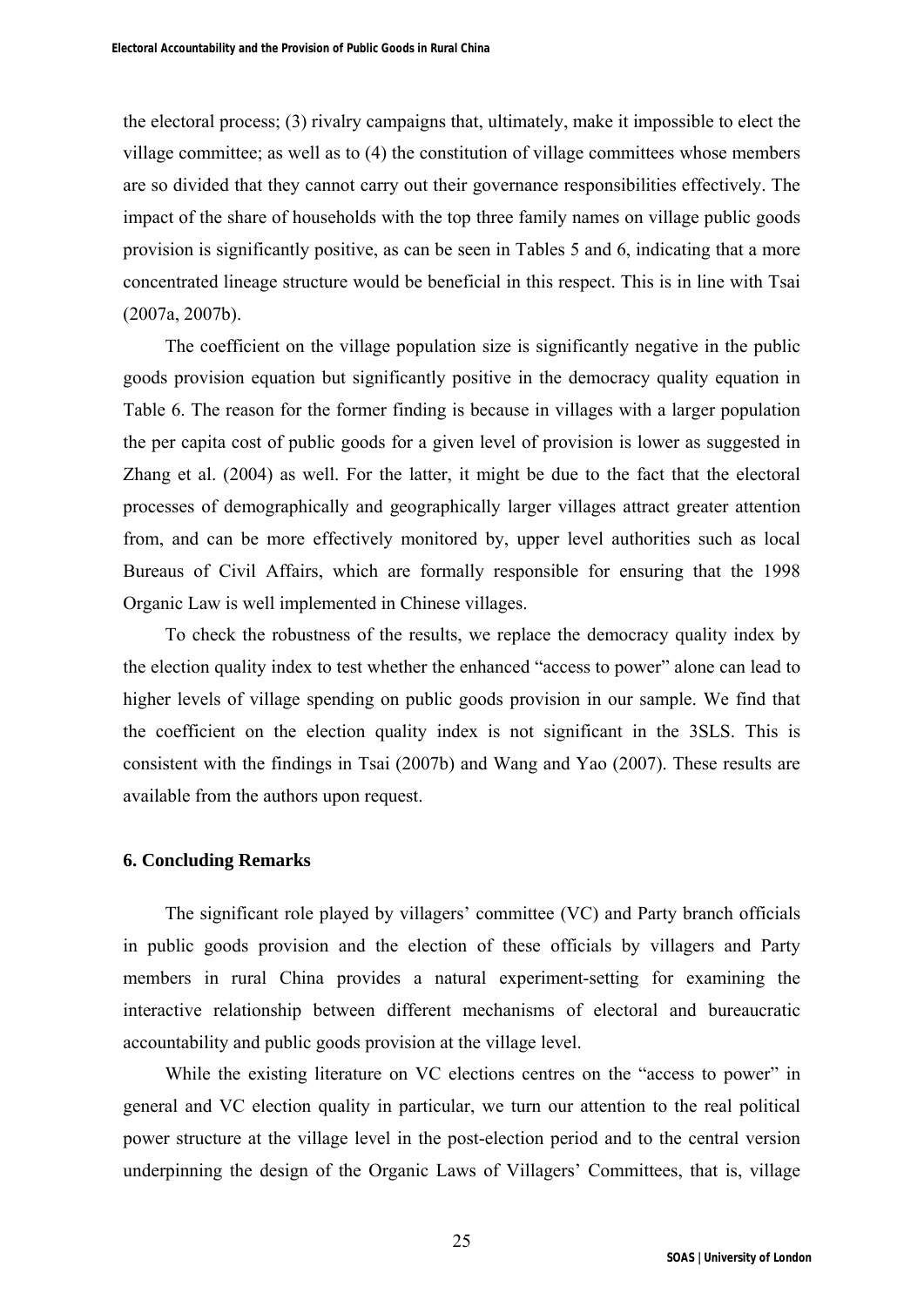elections must not undermine strong Party/state control. We take into account both the procedural quality of VC elections and the post-election power distribution between the village Party branch and the VC. We also incorporate the impact of the newly introduced democratic mechanism of village Party branch elections and the existing bureaucratic mechanism of the "target responsibility system" imposed on village leaders by upper-level authorities.

On the basis ofour nationwide village-level survey data, we specify and estimate a model of two simultaneous equations. Our major empirical findings can be summarized as follows. First, in villages where VC elections are implemented in accordance with the rules and procedures stipulated in the 1998 Organic Law and where the elected VC is conferred with the authority to manage and allocate village public funds, there are higher levels of village government capital and current expenditure on public goods provision. This finding confirms our hypothesis H1. It indicates that while the holding of direct VC elections matters for government accountability in the provision of public goods, what matters more is the combination of whether (a) the electoral processes are conducted in accordance with the stipulated rules and procedures and (b) the electoral institutions confer real power on the elected VC officials to manage and allocate village public funds. When VC elections are free, fair and kept up with a more democratic exercise of power, Chinese villagers can effectively hold VC officials accountable for their performance in the provision of public goods, by rewarding or punishing them at the ballot box.

Second, the target responsibility system does not have a direct and significant impact on the level of village government provision of public goods and services. This finding rejects our hypothesis  $H2-(a)$ , by which we argue that, if there is a positive link between the fulfilment of priority policy assignments and the level of fiscal transfers from upperlevel governments to the village, the target responsibility system should make a positive contribution to the village government provision of public goods and services. This rejection suggests that the upper-level authorities may not attach sufficient priority to rural public goods provision, and/or, that in some locations the institutions of bureaucratic control may lack leverage over village officials. In contrast, the target responsibility system does exert a significantly negative impact on the democracy quality index. This confirms our hypothesis H2-(b) and supports the argument that fulfilling priority policy assignments well would increase the bargaining power of township government with upper levels for exerting more political and bureaucratic control at the village level (Shan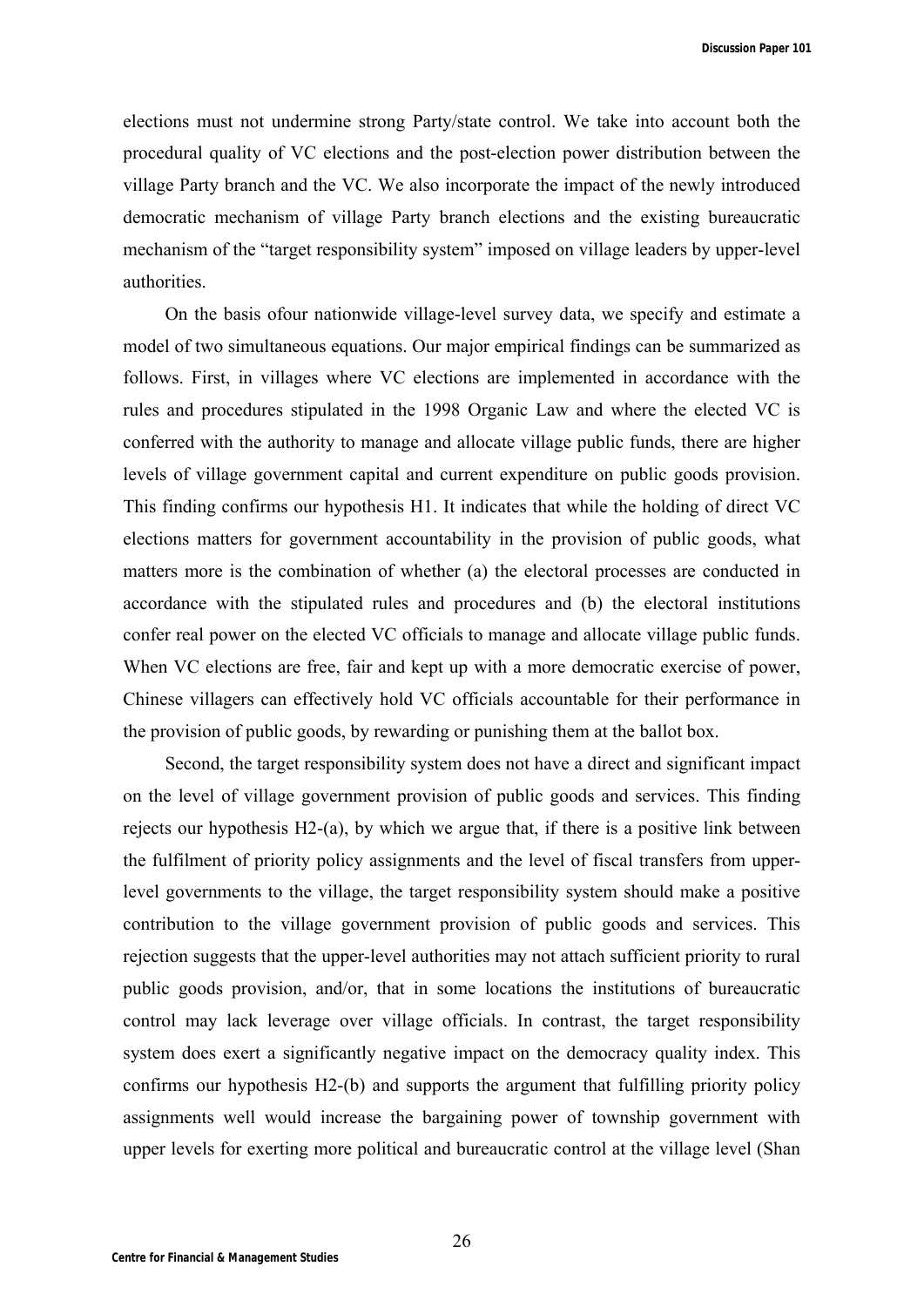et al., 2005) and would lead to a lower level of democratic self-government in Chinese villages.

Third, in villages where the township Party committee does not intervene in the election of the Party branch secretary by village Party members and, in some cases, also villagers, there is a higher level of public goods provision. This finding opens an important field for future research, with the hypothesis that the internal democratization of the CCP at the grassroots level might have a parallel positive impact on the performance of village leaders and on the quality of local governance as the democratization of village politics does. Furthermore, our research suggests that the governance effects of the implementation of the "*yijiantiao*" and "*liangwei heyi*" policies, by which the posts of VC head and Party secretary as well as the VC and Party branch are functionally merged, would crucially depend on whether concurrent office-holders have been at some point freely and directly nominated and subsequently elected by *all* villagers in high-quality elections.

Chinese experience of village elections and governance is in sharp contrast to most contemporary pro-accountability reforms in developing countries which typically exclude the "voice" of political and societal actors at the grassroots level, while putting primacy on the strengthening of bureaucratic institutions and/or the development of market mechanisms (Ackerman 2004). Our empirical evidence supports the perspective that the democratization of local political institutions and the establishment of areas of cogovernance with frontline and grassroots actors may constitute a more effective way to enhance government accountability in public expenditure management and public goods provision (e.g., Besley and Burgess, 2002; Foster and Rosenzweig, 2004; Ackerman, 2004; Andrews and Shah, 2005). On the other hand, our findings also pinpoint the tension in reconciling the empowered participatory local governance with Party-state control. Chinese leaders and the public have shown a strong intention to develop a coherent and robust "co-governance for accountability" framework in rural China, in which top-down and bottom-up institutions reinforce each other, while leading local officials to effectively promote economic, social and political development in their jurisdictions. Nevertheless, given the increasing financial reliance of villages on township and county governments since the tax-for-fee reform in 2002 (O'Brien and Han, 2009), the recent re-enforcement of this reliance by the policy shift from "taxing to subsidizing" agriculture (Huang et al., 2009; Hansen et al., 2009), and the leading role played by township authorities in assessing village cadres' performance through the fulfilment of policy targets, the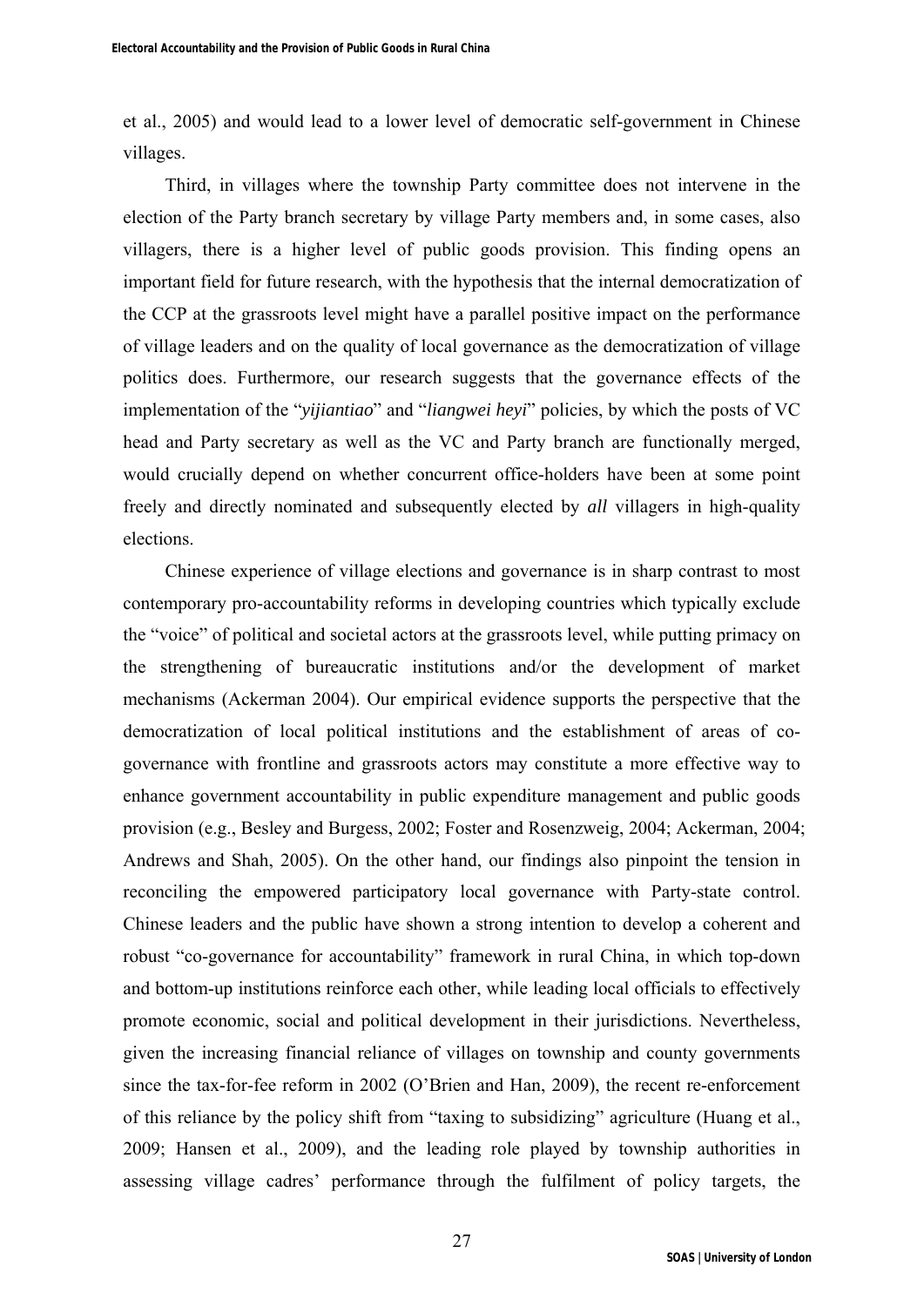empowered participatory local governance practice can easily degenerate into participation without empowerment. In this regard, the promotion of village and intra-Party democracy becomes even more important than before for the development of a coherent and robust "co-governance for accountability" framework in rural China.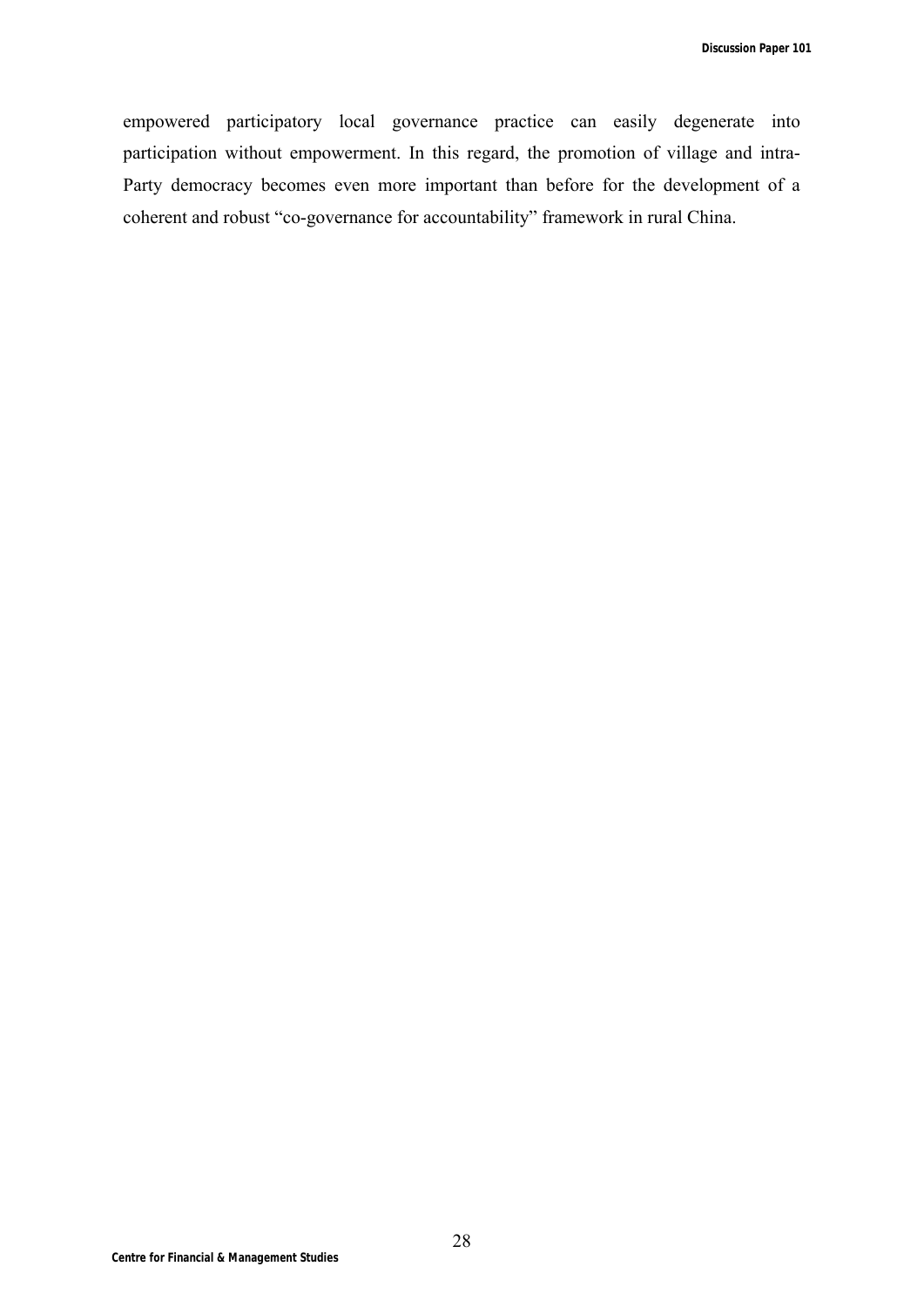#### **Reference**

- Ackerman, John, 2004. Co-governance for accountability: Beyond 'exit' and 'voice'. World Development, 32 (3), 447-463.
- Alesina, Alberto, Baqir, Reza, Easterly, William, 1999. Public goods and ethnic divisions. Quarterly Journal of Economics, 114 (4), 1243-1284.
- Alpermann, Björn, 2001. The post-election administration of Chinese villages. The China Journal, 46, 45-67.
- Alpermann, Björn, 2009. Institutionalizing village governance in China. Journal of Contemporary China, 18 (60), 397-409.
- Andrews, Matthew, Shah, Anwar, 2005. Assessing local government performance in developing countries. In Shah, A. (ed.), Public Services Delivery. The World Bank, Washington, DC, pp. 63-83.
- Banerjee, Abhijit, Iyer, Lakshmi, Somanathan, Rohini, 2005. History, social divisions, and public goods in rural India. Journal of the European Economic Association, 3 (2-3), 639-647.
- Besley, Timothy, Burgess, Robin, 2002. The political economy of government responsiveness: Theory and evidence from India. Quarterly Journal of Economics, 117 (4), 1415-1451.
- Brandt, Loren, Turner, Matthew A. 2007. The usefulness of imperfect elections: The case of village elections in rural China. Economics & Politics, 19 (3), 453-480.
- Choate, Allen C., 1997. Local governance in China: An assessment of villagers committees. The Asian Foundation Working Paper #1.
- Diamond, Larry, Myers, Ramon H, 2000. Introduction: Elections and democracy in greater China. China Quarterly, Issue 162, 365-387.
- Edin, Maria, 2003. State capacity and local agent control in China: CCP cadre management from a township perspective. China Quarterly, 173, 35-52.
- Fock, Achim, Wong, Christine, 2008. "Financing Rural Development for a Harmonious Society in China: Recent Reforms in Public Finance and their Prospects". The World Bank, Report No. 41579-CN.
- Foster, Andrew D., Rosenzweig, Mark R., 2004. Democratization and the distribution of local public goods in a poor rural economy. Manuscript, Brown University. Available at http://adfdell.pstc.brown.edu/papers/democ.pdf.
- Guo, zhenglin, Bernstein, Thomas P., 2004. The impact of elections on the village structure of power: The relations between the village committees and the Party branches. Journal of Contemporary China, 13(39), 257–275.
- Green, William H., 2003. Econometric Analysis, fifth ed. Pearson Education, Inc., New Jersey.
- Hansen, Jim, Tuan, Francis, Somwaru, Agapi, Seeley, Ralph, 2009. Impact of China's agriculture policies on domestic and world commodity markets. Presented at the International Association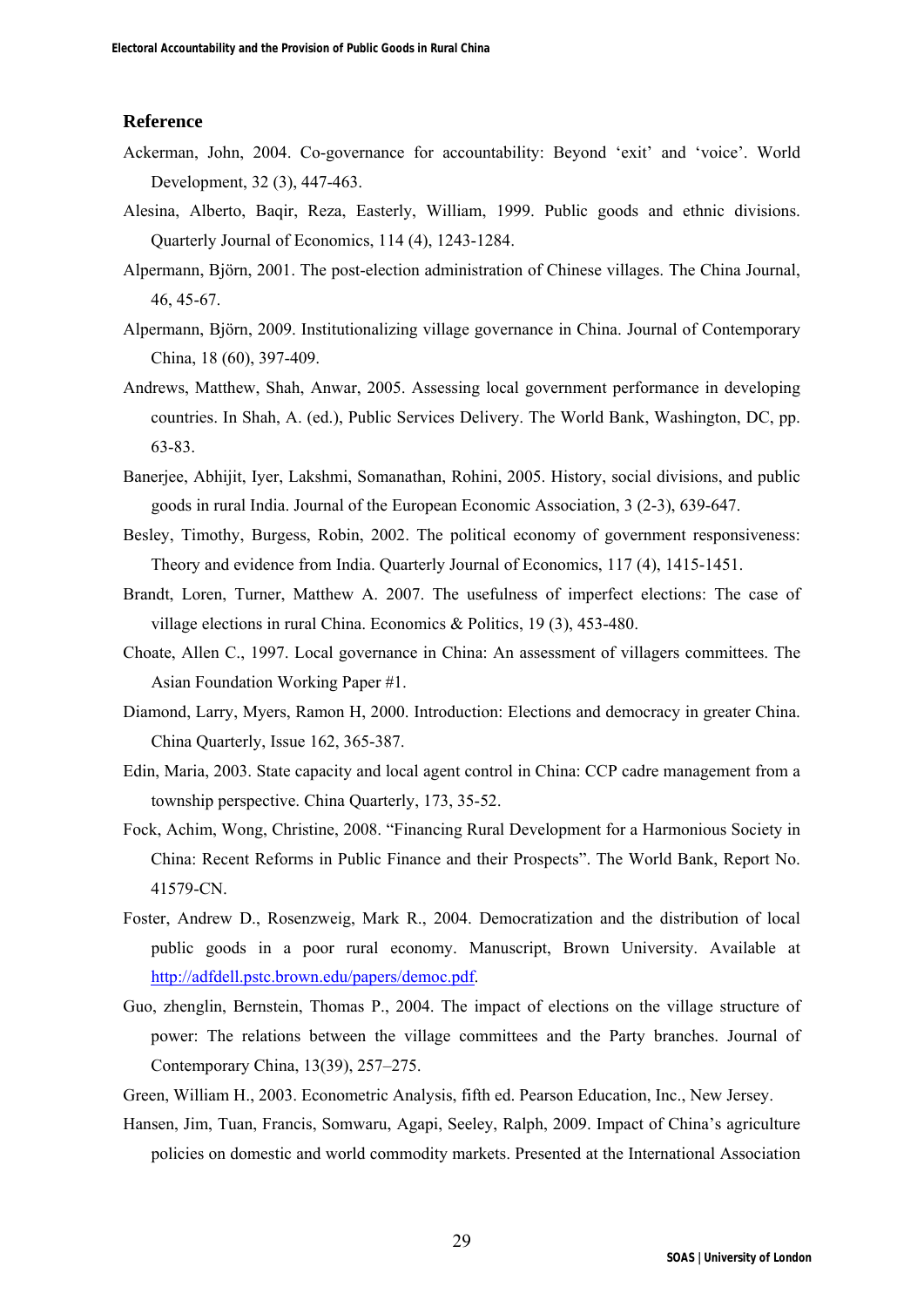of Agricultural Economics Conference, Beijing, China, August 16-22, 2009. Available at http://ageconsearch.umn.edu/bitstream/51704/2/IAAE2009-Ref723-JimHansen.pdf.

- He, Baogang, 2007. Rural Democracy in China: The Role of Village Elections. Palgrave Macmillan, New York.
- Hsing, You-Tien, 2009. Land and power brokering in China's townships. In Li, Linda Chelan (ed.), The Chinese State in Transition: Processes and Contests in Local China. Taylor & Francis, New York, pp. 89-109.
- Hu, Rong, 2005. Economic development and the implementation of village elections in rural China. Journal of Contemporary China, 14 (44), 427-444.
- Huang, Jikun, Rozelle, Scott, Zhi, Huayun, 2009. Subsidies and distortions in China's agriculture: Evidence from producer-level data. Manuscript, Center for Chinese Agricultural Policy (CCAP), Chinese Academy of Sciences, Beijing, China.
- Kennedy, John James, Rozelle, Scott, Shi Yaojiang, 2004. Elected leaders and collective land: Farmers´ evaluation of village leaders´ performance in rural China. *Journal of Chinese Political Science*, 9(1), 1-22.
- Koehler, Kevin, 2008. Authoritarian elections in Egypt: Formal institutions and informal mechanisms of rule. Democratization, 15 (5), 974-990.
- Li, Lianjiang 1999. The Two-Ballot System in Shanxi Province: Subjecting Village Party Secretaries to a Popular Vote. *The China Journal*, 42 (July), 103-118.
- Liu, Mingxing, Sun, Xin, Xu, Zhigang, Tao, Ran, 2009. A Study on the Distribution of Power between Villagers' Committee and Party Branch in Chinese villages. *China Rural Survey* (in Chinese), issue 5 (Oct.)
- Luo, Renfu, Zhang, Linxiu, Huang, Jikun, Rozelle, Scott, 2007. Elections, fiscal reform and public goods provision. Journal of Comparative Economics, 35, 583-611.
- Manion, Melanie, 2006. Democracy, community, trust: The impact of elections in rural China. Comparative Political Studies, 39, 301-324.
- Miguel, Edward, Gugerty, Mary Kay, 2005. Ethnic diversity, social sanctions, and public goods in Kenya, Journal of Public Economics, 89 (11-12), 2325-2368.
- Mozaffar, Shaheen, Schedler, Andreas, 2002. The comparative study of electoral governance: Introduction. International Political Science Review, 23 (1), 5-27.
- O'Brien, Kevin J., Han, Rongbin, 2009. Path to democracy? Assessing village elections in China. Journal of Contemporary China, 18 (60), 359-378.
- O'Brien, Kevin J., Li, Lianjiang, 2000. Accommodating 'democracy' in a one-party state: Introducing village elections in China. China Quarterly, 162 (June), 465-489.
- Packel, Daniel, 2008. Electoral institutions and local government accountability: A literature review. World Bank Social Development Working Paper No. 111.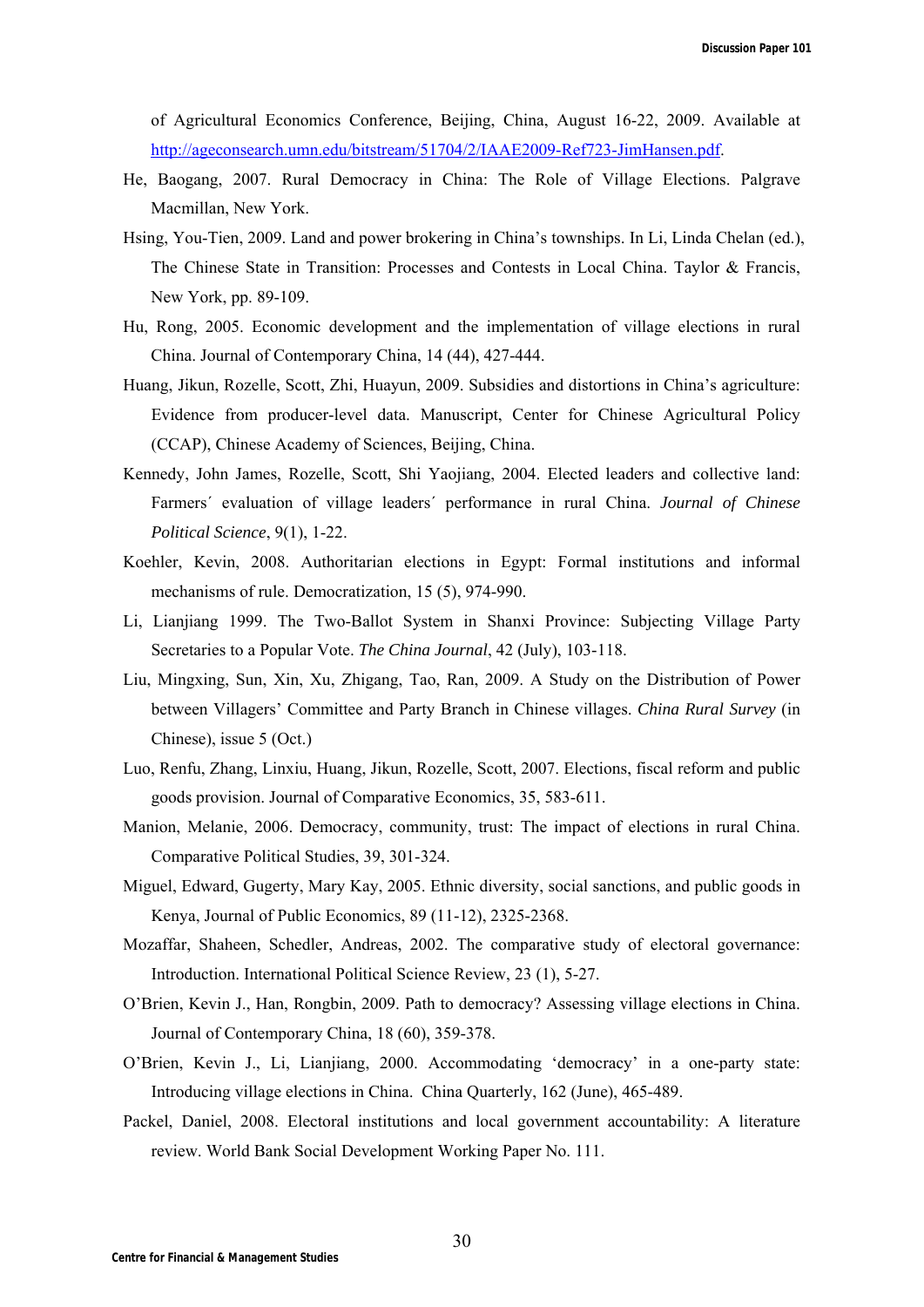- Peng, Zhen, 1987. Against coercion and commandism, uphold mass autonomy. Speech at the fifth joint meeting of delegation leaders and members of the Law Committee of the Sixth National People's Congress, 6 April 1987. Cited in O'Brien and Li (2000).
- Pesqué-Cela, Vanesa, Tao, Ran, Liu, Yongdong, Sun, Laixiang, 2009. Challenging, complementing or assuming 'the Mandate of Heaven'? Political distrust and the rise of selfgoverning social organizations in rural China. Journal of Comparative Economics, 37 (1), 151- 168.
- Shan, Wei, Zhang, Qi, Liu, Mingxing, 2005. Bargaining for less democracy: The role of the local state in grassroots elections in China. FED Working Paper no. FE20050011, www.fed.org.cn.
- Shen, Yan, Yao, Yang 2008. Does grassroots democracy reduce income inequality in China? Journal of Public Economics, 92, 2182-2198.
- Tan, Qingshan, 2004. Building institutional rules and procedures: Village election in China. Policy Sciences, 37 (2), 1-22.
- Tan, Qingshan, 2009. Building democratic infrastructure: village electoral institutions. Journal of Contemporary China, 18 (60), 411-420.
- Tan, Qingshan, Xin, Qiushui, 2007. Village election and governance: Do villagers care? Journal of Contemporary China, 16 (53), 581-599.
- Tavares, Jose, Wacziarg, Romain, 2001. How democracy affects growth. European Economic Review 45, 1341–1378.
- Tsai, Lily, 2007a. Solidary groups, informal accountability, and local public goods provision in rural China. American Political Science Review 101 (2), 355–372.
- Tsai, L., 2007b. Accountability without Democracy: Solidary Groups and Public Goods Provision in Rural China. Cambridge University Press, New York and Cambridge.
- Tsui, Kai-yuen, Wang, Youqiang, 2004. Between separate stoves and a single menu: Fiscal decentralization in China. China Quarterly, 177, 71-90.
- Wang, Shuna and Yao, Yang, 2007. Grassroots democracy and local governance: Evidence from rural China. World Development, 35 (10), 1635-1649.
- Whiting, Susan H., 2001. Power and Wealth in Rural China: The Political Economy of Institutional Change. Cambridge University Press, Cambridge.
- World Bank, 2004. World Development Report 2004: Making Services Work for Poor People. World Bank and Oxford University Press, Washington, DC.
- World Bank, 2007. China: Public Services for Building the New Socialist Countryside. Report No. 40221-CN. World Bank, Washington, DC.
- Zhang, Xiaobo, Fan, Shenggen, Zhang, Linxiu, and Huang, Jikun, 2004. Local governance and public goods provision in rural China. Journal of Public Economics, 88 (12), 2857-2871.
- Zhang, Linxiu, Luo, Renfu., Liu, Chengfang, and Rozelle, Scott, 2006. Investing in rural China: Tracking China's commitment to modernization. Chinese Economy, 39 (4), 57-102.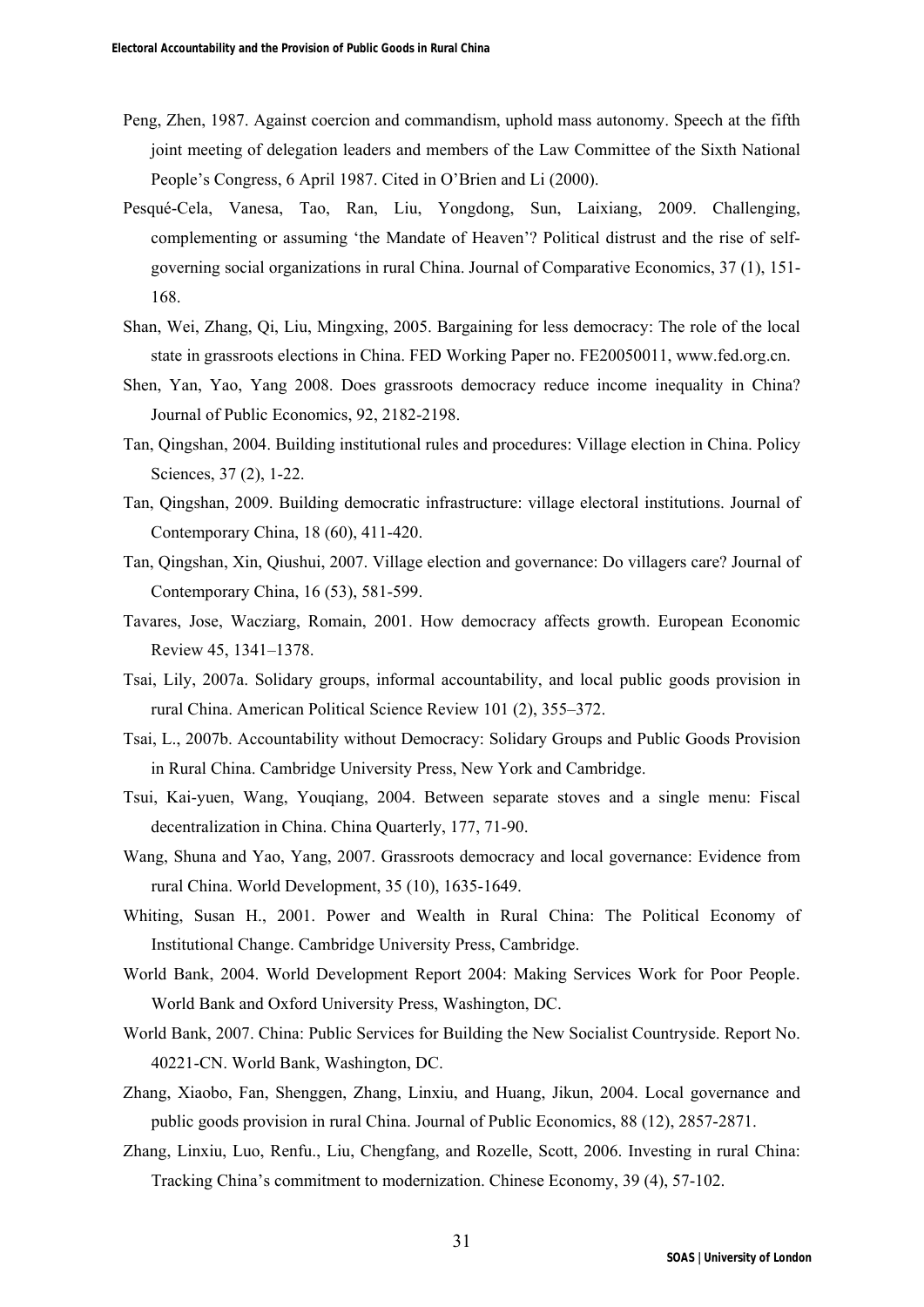| Province       | Investment per<br>capita | Maintenance<br>expenditure |        | Investment plus maintenance<br>expenditure |
|----------------|--------------------------|----------------------------|--------|--------------------------------------------|
|                | Mean                     | Mean                       | Mean   | Std. Dev.                                  |
| Jiangsu        | 156.86                   | 18.26                      | 175.12 | 185.10                                     |
| Sichuan        | 188.16                   | 5.05                       | 193.21 | 150.59                                     |
| <b>Shaanxi</b> | 112.61                   | 3.93                       | 116.54 | 320.26                                     |
| Jilin          | 81.72                    | 9.15                       | 90.87  | 107.66                                     |
| Hebei          | 66.04                    | 2.62                       | 68.66  | 111.60                                     |
| Fujian         | 144.48                   | 17.47                      | 161.95 | 286.30                                     |
| Sample         | 125.27                   | 9.58                       | 134.85 | 208.45                                     |

Table 1. Investment and Maintenance Expenditures (per capita) in Public Goods Provision by village government in 2003 and 2004 (in Yuan)

Source: Authors' village survey in 2005.

|  | Table 2. Election Quality and Democracy Quality in the Sample Villages, by province |  |  |  |  |  |  |  |  |
|--|-------------------------------------------------------------------------------------|--|--|--|--|--|--|--|--|
|--|-------------------------------------------------------------------------------------|--|--|--|--|--|--|--|--|

|            | Election quality index |      | Democracy quality index |            |      |           |
|------------|------------------------|------|-------------------------|------------|------|-----------|
| Province   | No. of obs             | Mean | Std. Dev.               | No. of obs | Mean | Std. Dev. |
| Jiangsu    | 19                     | 2.84 | 1.21                    | 19         | 1.58 | 1.77      |
| Sichuan    | 20                     | 2.15 | 0.93                    | 20         | 0.75 | 1.25      |
| Shaanxi    | 16                     | 2    | 0.89                    | 16         | 0.88 | 1.20      |
| Jilin      | 21                     | 3.48 | 1.03                    | 21         | 1.14 | 1.71      |
| Hebei      | 19                     | 2.42 | 1.02                    | 19         | 1.63 | 1.61      |
| Fujian     | 20                     | 2.25 | 1.29                    | 20         | 1.25 | 1.52      |
| All Sample | 115                    | 2.55 | 1.17                    | 115        | 1.21 | 1.54      |

Source: Authors' village survey in 2005.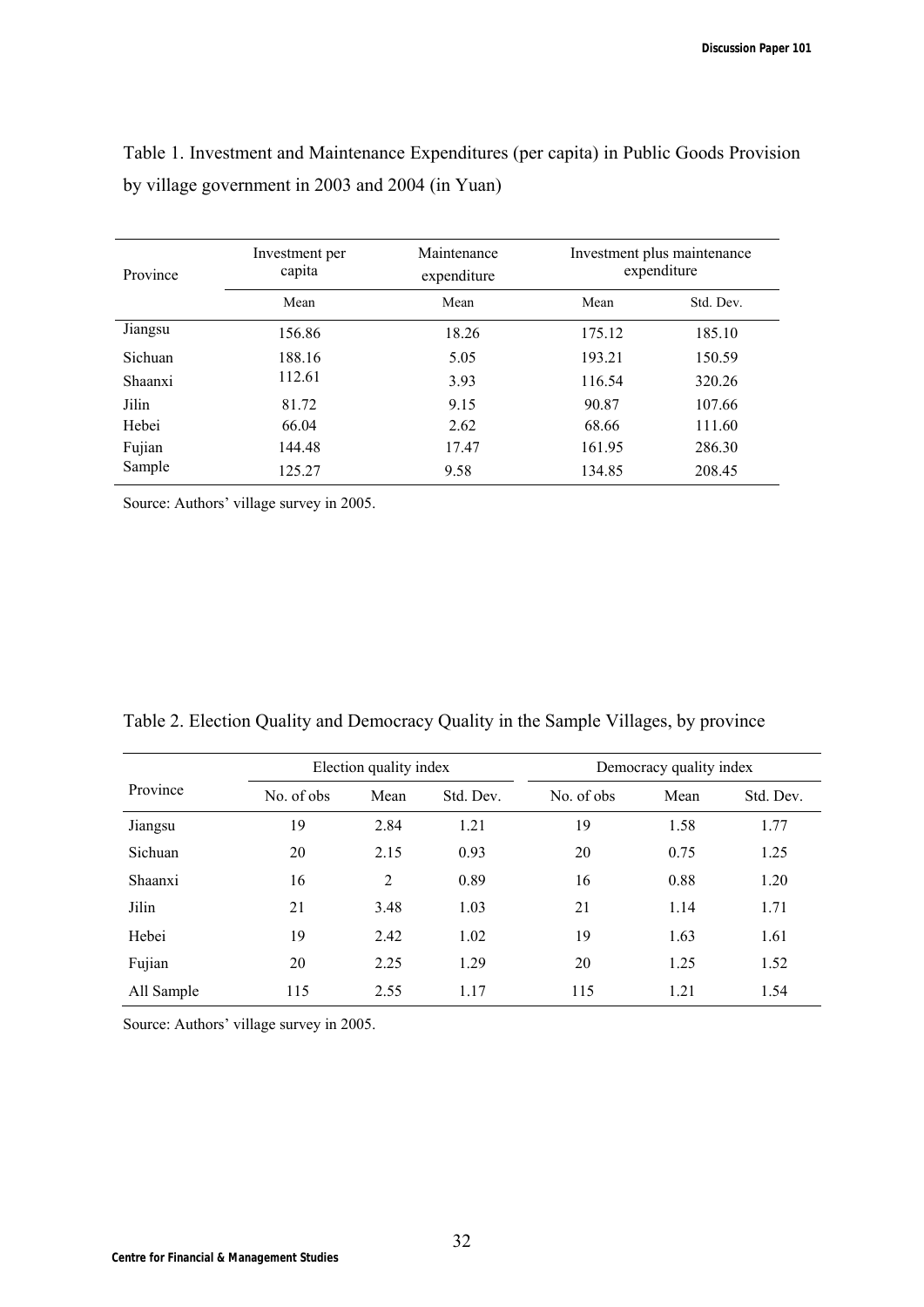| <b>Election Quality Index</b> | No. Villages  | Percent | Party Branch in<br>control | VC in control |
|-------------------------------|---------------|---------|----------------------------|---------------|
| $\theta$                      | 5             | 4.35    | 2                          |               |
|                               | 18            | 15.65   | 13                         | 5             |
| 2                             | 30            | 26.09   | 19                         | 11            |
| 3                             | 35            | 30.43   | 15                         | 20            |
| 4                             | 25            | 21.74   | 12                         | 13            |
|                               | $\mathcal{D}$ | 1.74    | າ                          | 0             |

Table 3: Distribution of Power between Party Branch and VC in 2004, by Election Quality Index

Source: Authors' village survey in 2005

| Policy Mandate Index |                            |                | Democracy         | Policy Mandate Index |                            |                |                   |
|----------------------|----------------------------|----------------|-------------------|----------------------|----------------------------|----------------|-------------------|
| Province             | N <sub>0</sub><br>Villages | Mean<br>$(\%)$ | Std.<br>Deviation | Quality Index        | N <sub>0</sub><br>Villages | Mean<br>$(\%)$ | Std.<br>Deviation |
| Jiangsu              | 19                         | 85.26          | 14.67             | $\boldsymbol{0}$     | 66                         | 84.77          | 16.51             |
| Sichuan              | 20                         | 96             | 10.46             |                      | 5                          | 88             | 17.89             |
| Shaanxi              | 16                         | 75             | 15.49             | 2                    | 11                         | 83.64          | 12.06             |
| Jilin                | 21                         | 80             | 17.89             | 3                    | 20                         | 79             | 22.92             |
| Hebei                | 19                         | 85             | 13.23             | 4                    | 13                         | 73.85          | 20.63             |
| Fujian               | 20                         | 73             | 24.52             | 5                    | $\theta$                   |                |                   |

Table 4: Policy Mandate Index by Province and by Democracy Quality Index

Source: Authors' village survey in 2005.

## Table 5: Variation in Intervention by Township Authority in the Most Recent Election of the Village Party Secretary (2001-2004)

| Direct intervention by the<br>Township Authority | Total sample | Jiangsu | Sichuan | Shaanxi | Jilin | Hebei | Fujian |
|--------------------------------------------------|--------------|---------|---------|---------|-------|-------|--------|
| Yes $(\% )$                                      | 25           | 32      | 40      | 38      |       | 32    |        |
| No(%)                                            | 75           | 68      | 60      | 62      | 95    | 68    |        |
| No. of villages                                  | 115          | 19      | 20      | 16      |       | 19    |        |

Source: Authors' village survey in 2005.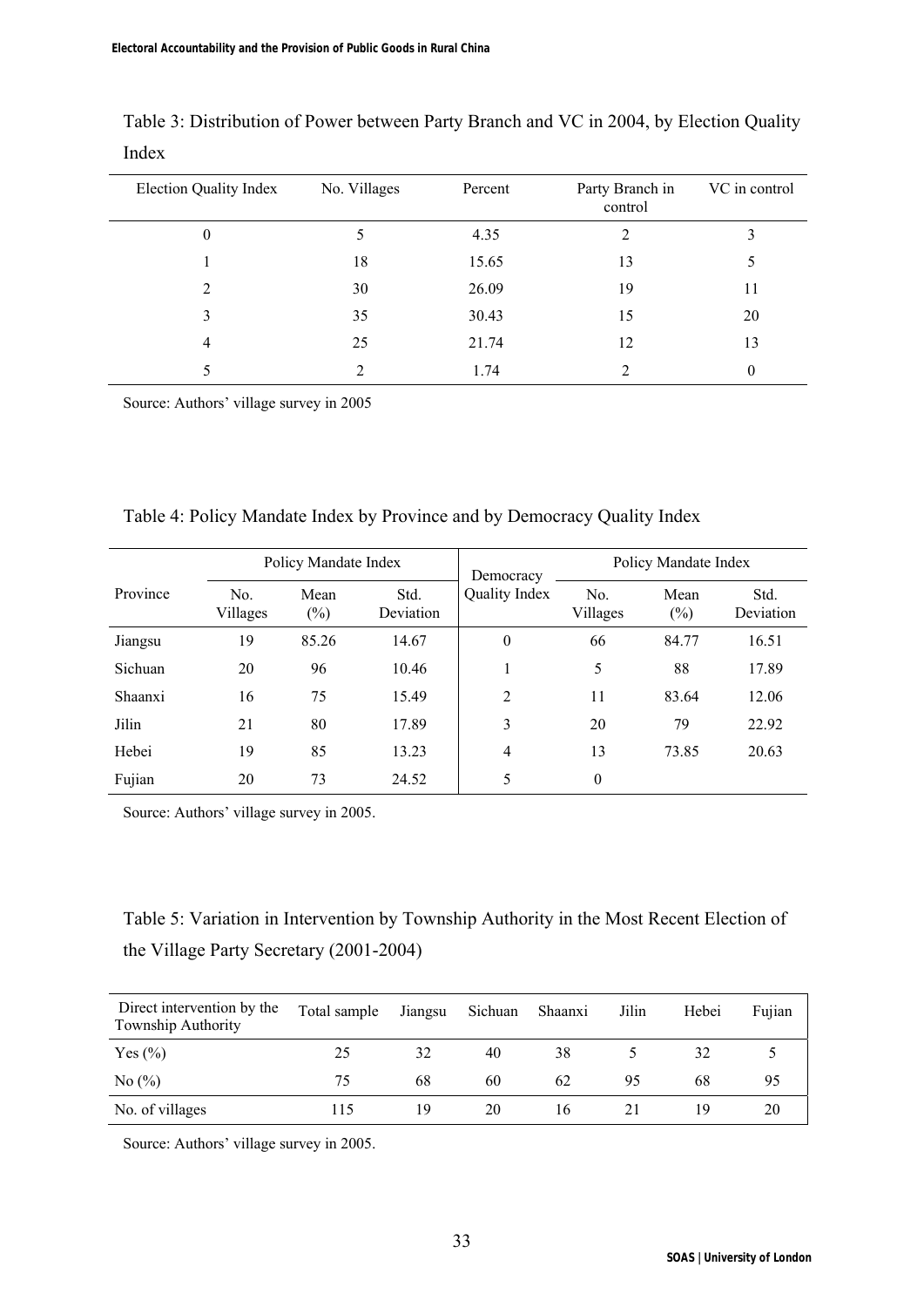|                                                     | Ln (VC investment p.c.<br>in public goods in 2003-04) | Democracy quality<br>index |
|-----------------------------------------------------|-------------------------------------------------------|----------------------------|
|                                                     |                                                       |                            |
| Ln (VC Investments p.c. in Public Goods in 2003-04) |                                                       | $1.016(2.81)$ ***          |
| Democracy Quality index                             | $0.439(2.09)$ **                                      |                            |
| Intra-Party election quality                        | $0.549(1.72)$ *                                       | $-0.457(-1.11)$            |
| Priority policy mandates                            | 0.013(1.22)                                           | $-0.029$ $(-3.22)$ ***     |
| Ln (per capita village government revenues (2000)   | 0.111(1.02)                                           |                            |
| Election Procedural Quality (2000)                  |                                                       | $0.283(2.27)$ **           |
| No. of collective enterprises (2000)                | 0.238(0.78)                                           | $-0.450(-1.45)$            |
| No. of private enterprises (2000)                   | 0.016(0.58)                                           | $-0.036(-1.15)$            |
| No. of self-employed households in non-agr. (2000)  | 0.002(0.76)                                           | $-0.002(-0.62)$            |
| Ln (per capita net income in 2000)                  | $0.670(2.00)$ **                                      | $-0.668(-1.44)$            |
| Per capita arable land (2000)                       | $-1.762(-0.94)$                                       | 1.031(0.44)                |
| % of migrants in working-age population (2000)      | $-0.017$ $(-2.09)$ **                                 | 0.014(1.19)                |
| % of households in top three family names           | $0.011(1.93)*$                                        | $-0.009(-1.15)$            |
| Inter-lineage tension                               | 0.443(0.38)                                           | $-1.830(-1.56)$            |
| Ln (village population)                             | $-0.747$ $(-2.56)$ ***                                | $0.906(2.23)$ **           |
| % of flat land over total farmland                  | 0.003(0.67)                                           | $-0.003(-0.58)$            |
| % of irrigated land over total farmland             | 0.303(0.60)                                           | 0.053(0.09)                |
| Furthest distance between two houses in village     | $-0.0001(-0.29)$                                      | $0.0004(1.95)$ **          |
| Ln (distance to the town)                           | 0.176(0.93)                                           | $-0.152(-0.69)$            |
| Constant                                            | 1.348(0.42)                                           | $-1.606(-0.45)$            |
| Provincial dummies                                  | Yes                                                   | Yes                        |
| $R$ -Squared                                        | 0.41                                                  | $-0.14$                    |
| $F$ test [p-value]                                  | 4.22 [0.0000]                                         | 2.55 [0.0004]              |
| Observations                                        | 111                                                   | 111                        |

Table 6. Results of 3SLS estimation of the full system

*Note*: Figures in parentheses are absolute value of t-statistics and calculated in reg3 command with the option 'small' (in Stata SE 10.0), by which small sample statistics are computed and the test statistics are shifted from  $\chi^2$  and *z*-statistics to *F* and *t*-statistics. Because 2SLS and/or 3SLS estimates are no longer nested within a constant-only model of the dependent variable and the residual sum of squares is no longer constrained to be smaller than the total sum of squares, *R*-squared = 1 − RSS/TSS can take negative value. Consequently the inference should pay more attention to the overall model significance (*F* -test) and sign and significance in parameter estimates.

\* indicates the significant level of 10%.

\*\* Idem, 5%.

\*\*\* Idem, 1%.